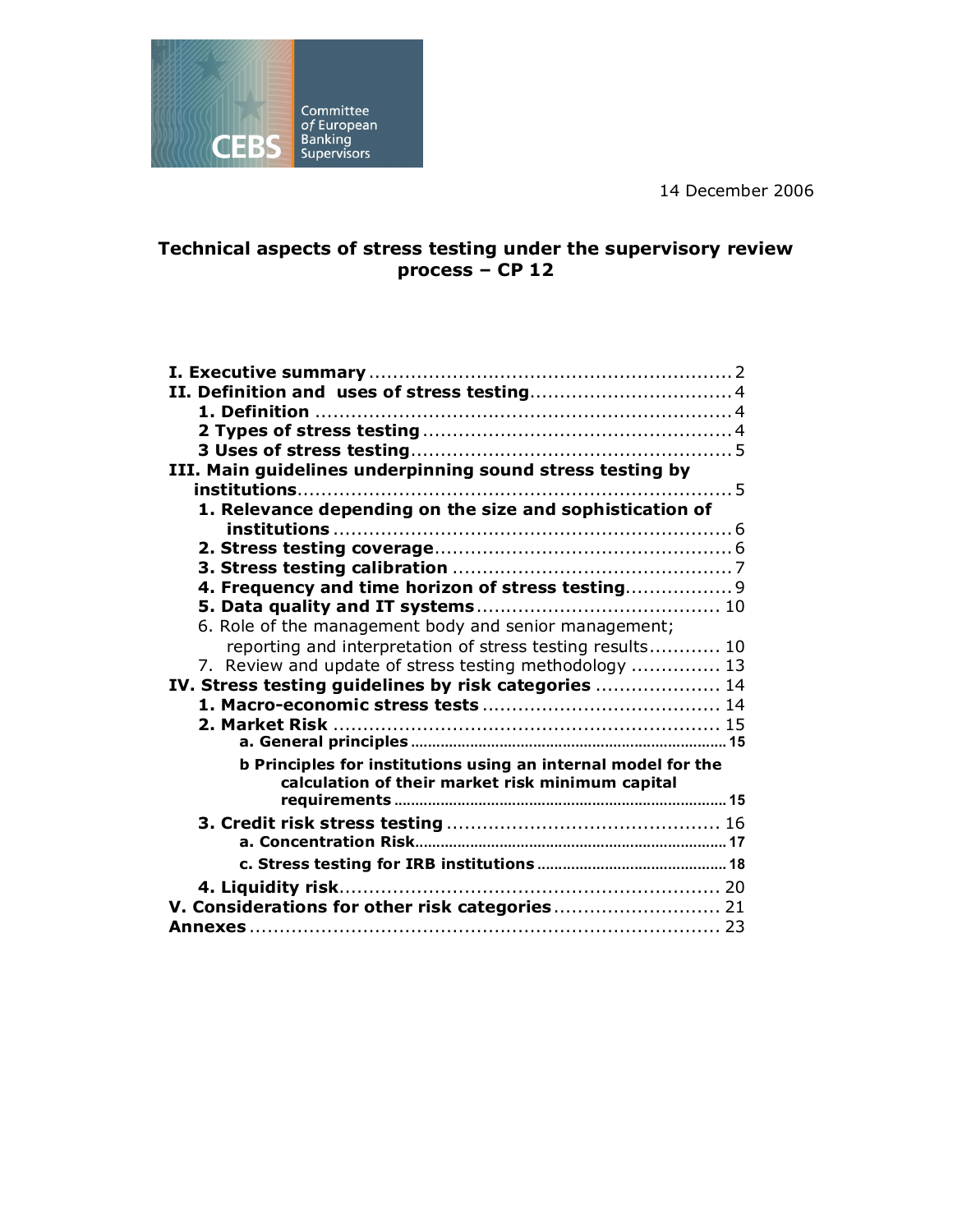## <span id="page-1-0"></span>**I. Executive summary**

- 1. This paper contains guidelines that reflect a common understanding among European supervisory authorities on the stress testing processes to be used by institutions under the Capital Requirements Directive (CRD)<sup>1</sup> with respect to Pillar 2 provisions. As reviewing Pillar 1 risks is part of the supervisory review process, this paper reflects also interactions with relevant provisions regarding Pillar 1.
- 2. The guidelines elaborate on CRD requirements with respect to stress testing in terms of risk management and for the assessment of capital adequacy. They aim to provide some clarification in relation to stress testing as part of CEBS's guidelines on the application of the supervisory review process (SRP). Accordingly, they will be implemented as part of the SREP/ICAAP dialogue and should not be interpreted as resulting in automatic capital add-ons (see ST 14).
- 3. The concept of proportionality, laid down in CRD provisions related to Pillar 2 and underlined in the introductory statements of CEBS's guidelines on the application of the supervisory review process, applies also to stress testing, the complexity of which will be expected to be related to the size of the institutions as well as to the sophistication and diversification of their activities.
- 4. The guidelines describe objectives and desired outcomes. CEBS recognises that Stress testing is primarily an internal instrument of the institutions. Earnings are a part of an institution's overall capital planning and are the first line of defence to absorb losses. Therefore, institutions should consider, in the context of their internal capital adequacy assessment process –ICAAPassessing how their earnings are affected by stress situations.
- 5. CEBS also acknowledges that institutions currently are on different points of a continuum. There is no single 'correct' stress testing methodology or procedure. What is adequate for an individual institution depends very much on proportionality and the development of its practices over time. An important part of the supervisors' assessment of stress testing will therefore be based on an on-going dialogue with institutions.
- 6. Since evolving industry practices and the practical application of these guidelines will enlarge supervisors' experience, they will be subject to maintenance following implementation of the CRD, when and where necessary.
- 7. These guidelines are drafted as guidance to supervisors, elaborating further on the guidance given by CEBS in other Guidelines. However, since the guidelines express CEBS's expectations of how national supervisory authorities should deal with the stress testing of institutions, they clearly also affect the institutions that use these approaches.
- 8. In interpreting the guidelines, institutions have to distinguish between

 $1$  Except where noted otherwise, all references to Articles of the CRD are references to Directive 2006/48/EC.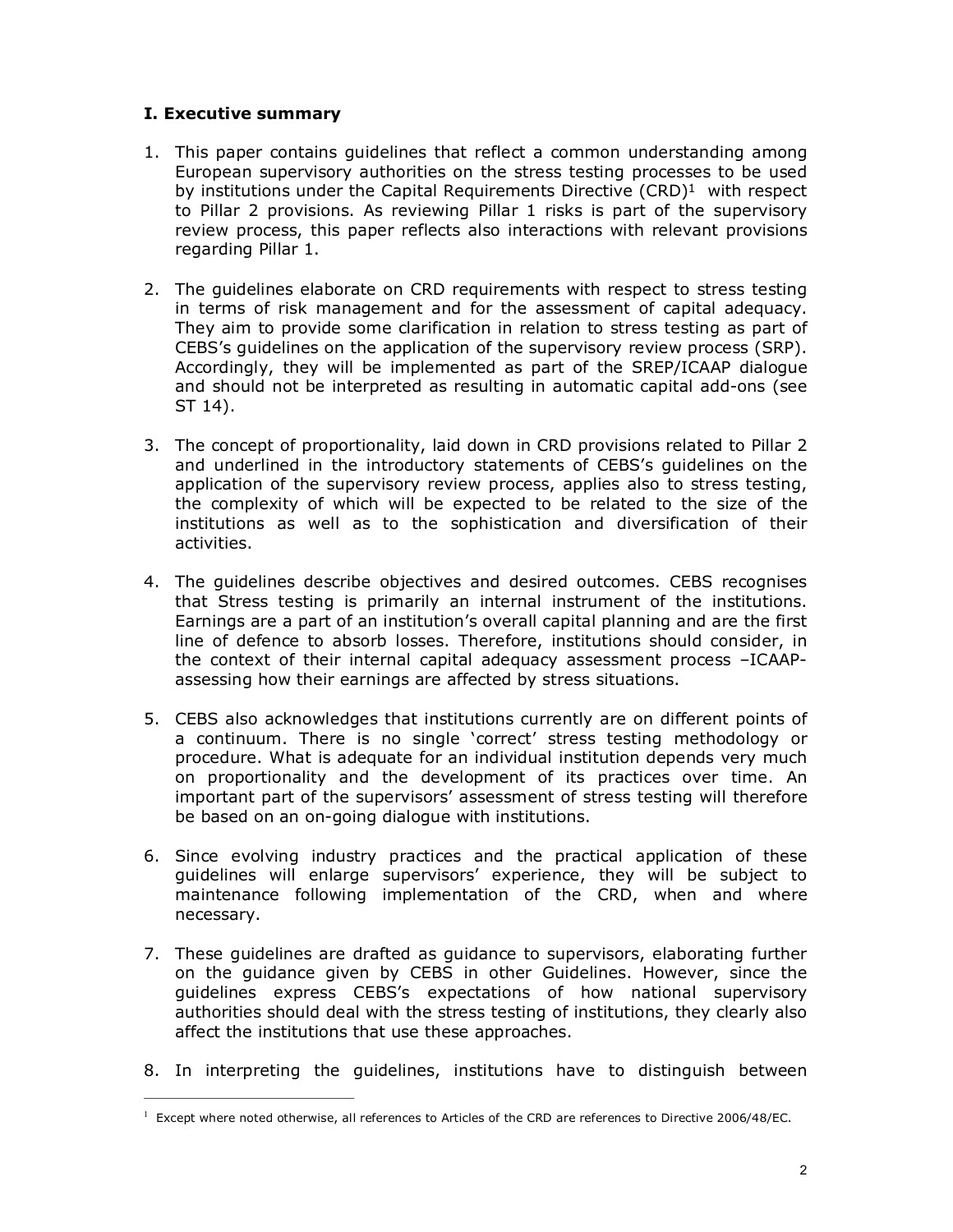several types of cases. In cases where the guidelines reflect a common understanding among national supervisors on what they should expect from their institutions, the text discusses what institutions "should" do. In cases where the terms "could," "may" etc. are used the guidelines simply provide illustrative examples, meaning that institutions are free to use other solutions. . The term "should consider" gives institutions the possibility of not applying a suggested action if they think it is not adequate for their purposes without the necessity to explain in detail why they haven't done so. In cases where the CRD is quoted, the text of these quidelines uses "shall."

- 9. 'Stress testing' as used in these guidelines is a generic term for describing the various techniques (quantitative and/or qualitative) used by institutions to gauge their vulnerability to exceptional but plausible events. Supervisors consider it important for institutions to embed stress testing into their risk management framework. In that respect, the revised Capital Requirements Directive (CRD) contains requirements with regard to stress testing in terms of risk management and for the assessment of capital adequacy.
- 10. CEBS Guidelines on the application of the supervisory review process (SRP) also refer to stress testing at several points: in particular, within ICAAP, it is expected that some form of stress testing will be part of internal capital planning. In this context, this paper aims to provide some clarification and guidance on stress testing as part of the CEBS's work related to the SRP. Its objective is threefold:
	- to present the full range of stress tests under the CRD see Annex 2 determining the elements of stress testing under the SRP and mapping, where necessary, the inter-relationship between stress testing under Pillar 1 and Pillar 2 (notwithstanding the principle of proportionality, some areas address all institutions, whereas others refer only, e.g., to institutions using IRB approaches under Pillar 1),
	- · where appropriate to provide additional guidance on the performance of sound stress testing by institutions in each of the above areas. In doing so, existing industry practices have been taken into account. While most large, complex institutions already have stress testing arrangements in place, on the whole, the use of a broad range of stress tests as a complement to existing risk management tools is currently not widespread. In general terms, the stress testing of market risk is at a somewhat more advanced stage than those for other kinds of risk (e.g. credit or liquidity risk). In contrast, some small institutions have no stress testing arrangements at all. Given this and the new CRD requirements, the development of guidance, in particular for credit and liquidity risk and for group-wide tests is both necessary and desirable.
	- · to specify criteria/methodologies for European supervisors to use to review the suitability of stress testing performed by their institutions under the Pillar 2 process.
- 11. The remainder of the paper is set out in three sections: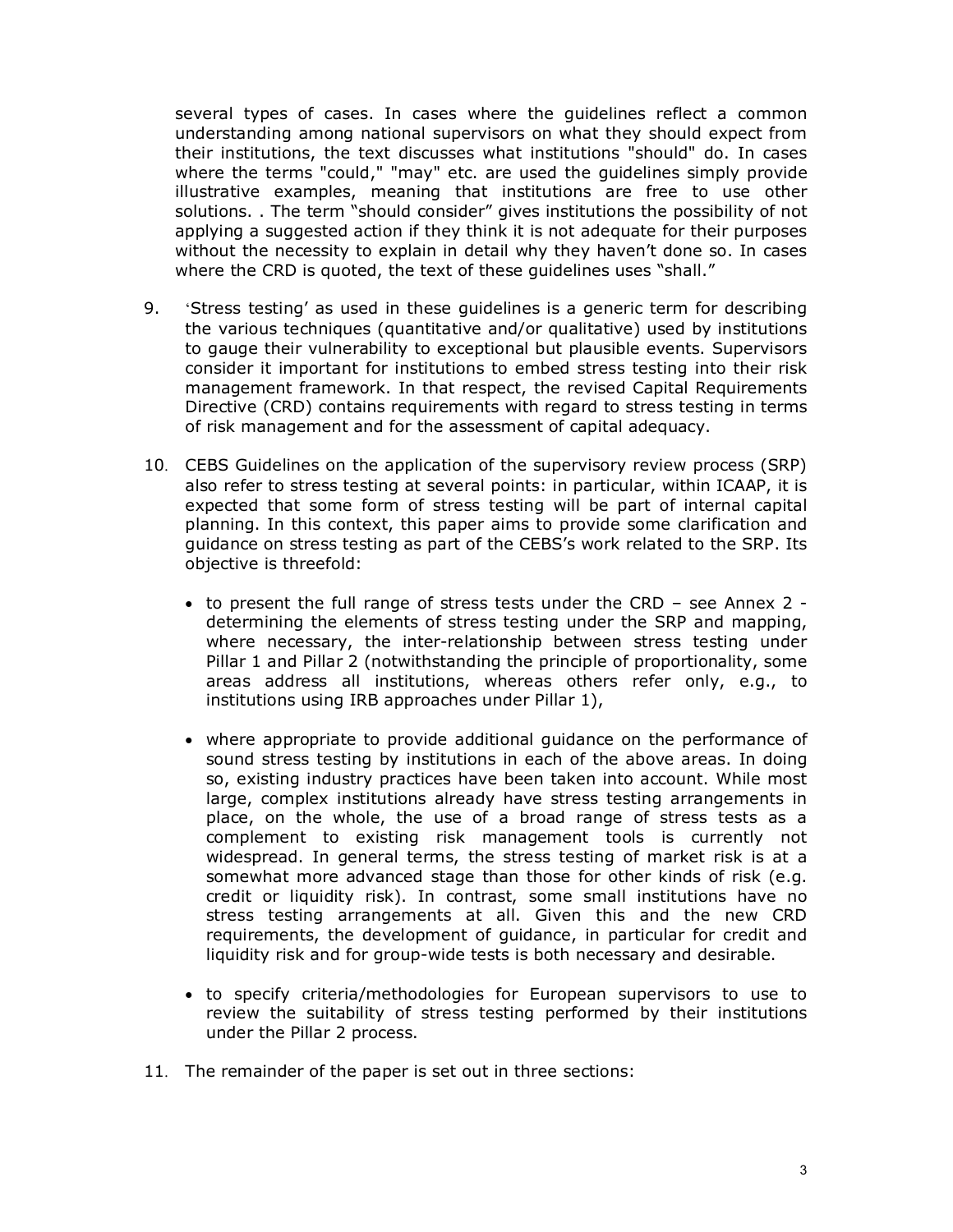- · Section II explains what is meant by stress testing and outlines the range of its different uses under Pillar 2,
- · Section III provides some general guidelines for both institutions and supervisors on the methodology of sound stress testing, and
- · Section IV provides an overview of stress testing by risk categories; it maps, where necessary, the inter-relationship between stress testing under Pillar 1 and Pillar 2; and elaborates, where necessary, additional guidelines for implementation.
- 12. These guidelines went through a four-month public consultation period and were also discussed in several meetings with industry experts before being endorsed by CEBS. The comments received from the industry have been published on the CEBS website. CEBS feedback on the industry responses received has been published in a separate document (see www.c-ebs.org)

## <span id="page-3-0"></span>**II. Definition and uses of stress testing**

## **II.1. Definition**

- <span id="page-3-1"></span>13. As defined by the  $BIS<sup>2</sup>$ , stress testing is a risk management technique used to evaluate the potential effects on an institution's financial condition of a specific event and/or movement in a set of financial variables. The traditional focus of stress testing relates to exceptional but plausible events.
- 14. The level of complexity of stress testing is expected to vary with the size and level of sophistication of institutions. This principle of proportionality is further detailed in section III.1

## **II.2 Types of stress testing**

- <span id="page-3-2"></span>15. There are a number of other categorisations and concepts currently used by the market or the supervisors. In the context of the ICAAP, stress testing could generally fall within the two following categories and concepts described in paragraph 16: scenario tests and sensitivity analyses. Although for the purposes of this paper the categorisation and concepts introduced in paragraphs 16 seemed to be the most helpful<sup>3</sup>, they are only indicative and do not restrict institutions from using their own categorisations and concepts, as long as these approaches meet supervisory expectations.
- 16. Sensitivity analyses are generally less complex to carry out since they assess the impact on an institution's financial condition of a move in one particular risk driver, the source of the shock not being identified, whereas scenario tests tend to consider the impact of simultaneous moves in a number of risk drivers, the stress event being well-defined. For instance, a typical sensitivity analysis would be to assess the impact on an institution's profitability should interest rates fall sharply in one day. In contrast, a

<sup>2</sup> Committee of the global financial system, January 2005: Stress testing by large financial institutions: survey results and practice.

<sup>&</sup>lt;sup>3</sup> For example, the term "scenario tests" and the way this is defined, avoids confusion with the term "scenario analysis" which has a different meaning in the context of Operational risk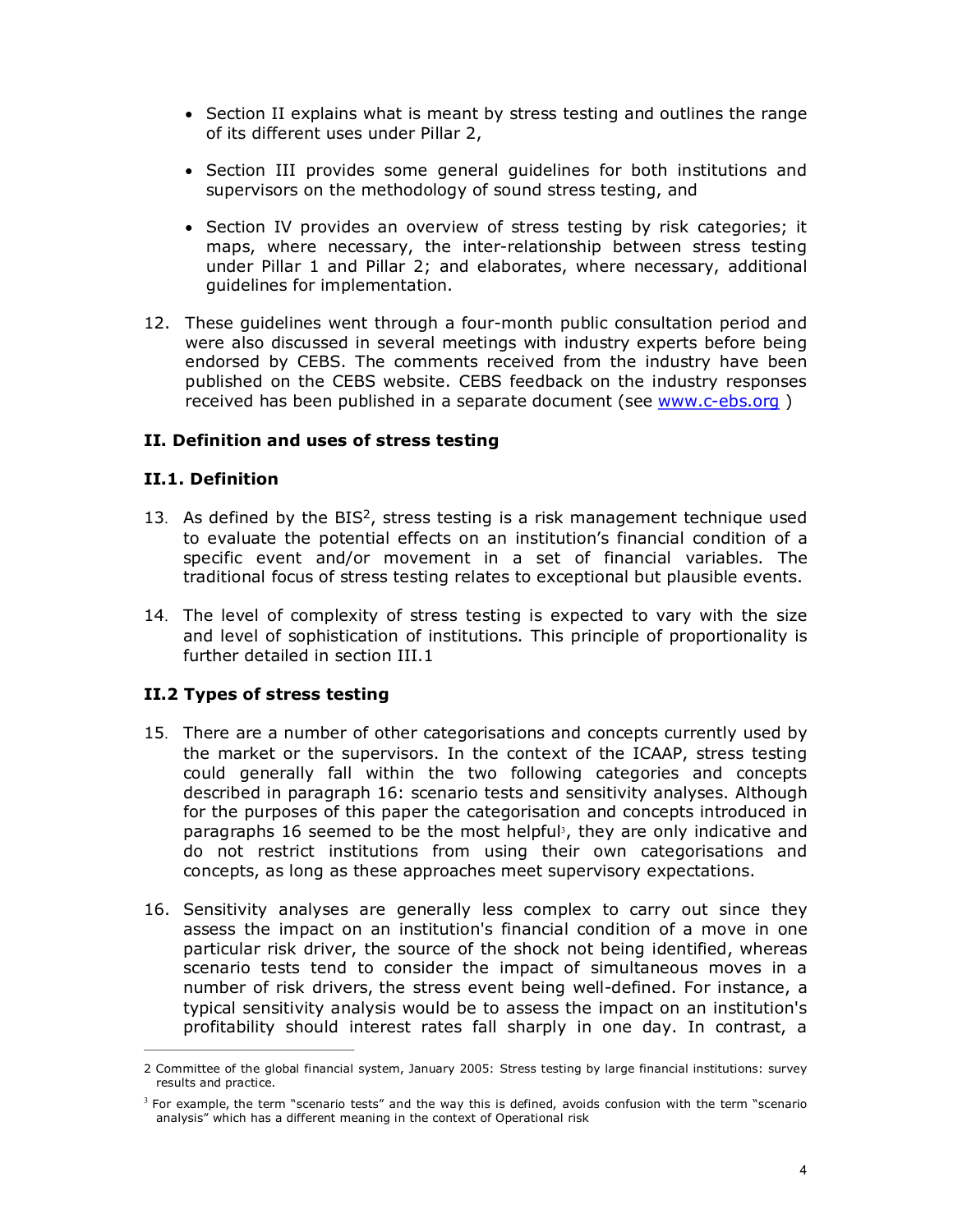<span id="page-4-0"></span>scenario test would consider the impact of, for instance, a 'Black Monday' like event on an institution's profit and loss account. Such a scenario takes into account a combination of changes in different risk drivers being affected by the stress event chosen by the institution.

## **II.3 Uses of stress testing**

- 17. In practice, stress testing is a valuable risk management technique whose potential applications are quite varied within each individual institution. In the context of internal capital assessment under Pillar 2 institutions should consider stress testing for the following purposes:
	- · As a diagnostic tool to improve the institution's understanding of its risk profile.
	- · As a forward looking tool within the ICAAP.
		- · Earnings are a part of an institution's overall capital planning and are the first line of defence to absorb losses. Therefore, institutions should consider, in the context of their ICAAP, assessing how their earnings are affected by stress situations.
		- · Stress testing may be used to assess the adequacy of internal capital. For example, this can be relevant for smaller institutions that may want to tackle their ICAAP through a series of very simple relevant stress tests to inform their view of the adequacy of their internal capital,
		- · For institutions using internal capital models, stress testing could be used to supplement statistical methodologies (such as VaR). Stress testing helps form an alternative view where paucity of historical data limits the predictive power of such models.
		- · In line with one of the CEBS Principles listed in the CEBS Guidelines on the Supervisory Review Process (ICAAP 8) institutions should use stress testing as one tool to assess the risks in a forward looking manner. It will then be possible for institutions to compare the outcome of those stress tests against their business plan and take the necessary measures in the light of these results

## **III. Main guidelines underpinning sound stress testing by institutions**

<span id="page-4-1"></span>18. This section sets out guidelines applicable to any stress testing, irrespective to its use in the context of internal capital setting and assessment, as well as to the risk drivers inherent in the process. These main guidelines are meant to ensure that stress testing is actually an integral element of the institution's risk management framework. The guidelines for Pillar 2 stress testing set out in section III of this paper in principle also hold true for credit and market risk stress testing but do not override any specific provisions of the CRD.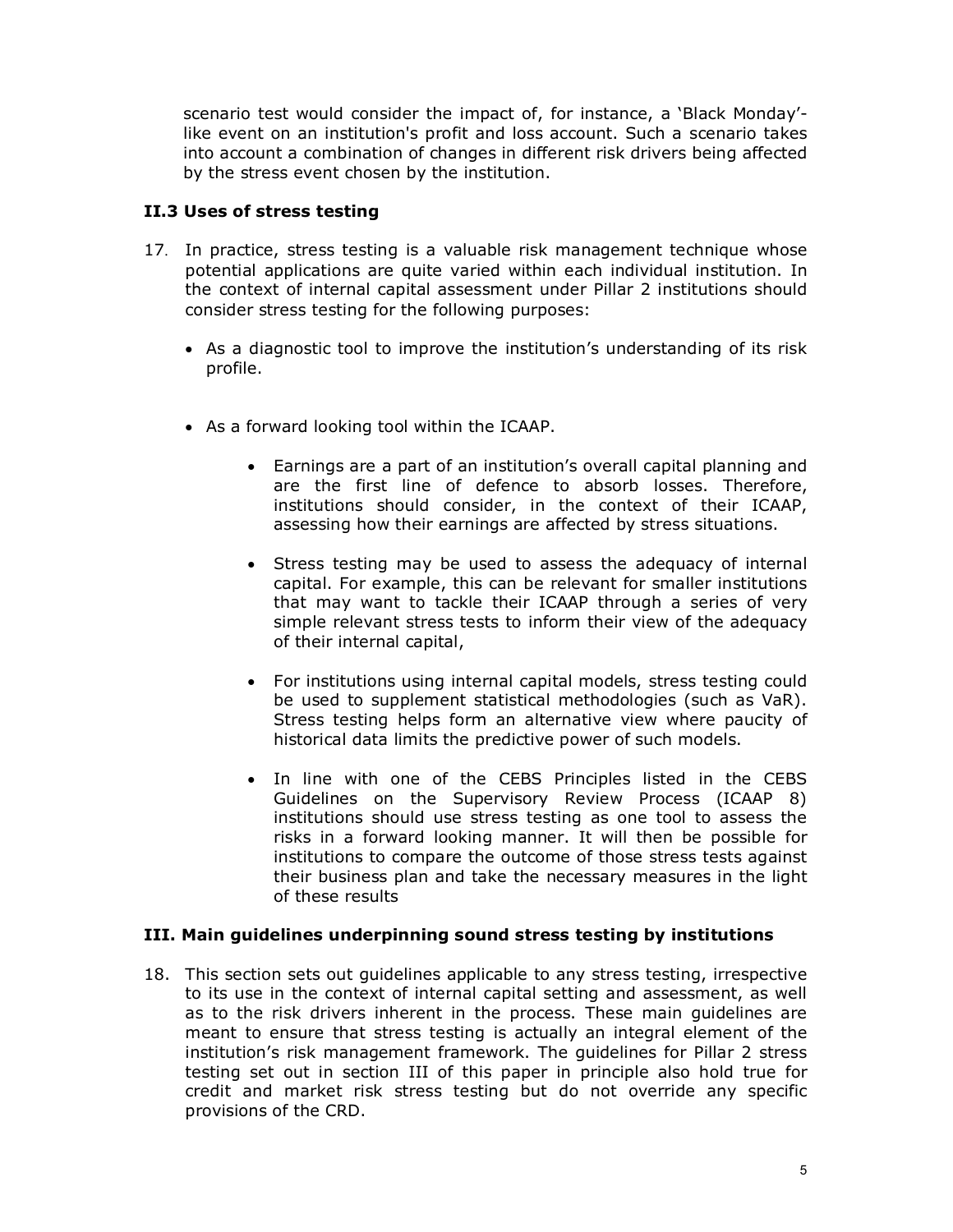19. Notwithstanding principle ST9, supervisors should in general not prescribe specific scenarios or specific methodologies for the choice or application of scenarios.

## **III.1. Relevance depending on the size and sophistication of institutions**

### *ST1. The Guidelines on stress testing will be applied to all institutions taking into account their size, sophistication and diversification.*

- <span id="page-5-0"></span>20. As a general rule, sophisticated institutions should use a combination of both scenario tests and sensitivity analysis (or any other appropriate concept) whereas less complex institutions may develop a less technically demanding approach. In that respect:
	- · Scenarios with greater coverage across product lines or geographical regions, and considering secondary effects, may be rather employed by large and complex institutions.
	- · Less complex institutions may rather confine themselves, considering their risk profile, to simple sensitivity tests run relatively quickly and used by the management body to form a view of the impact of a given variable, or a set of a small number of variables, on the financial condition of the institution under exceptional but plausible adverse movements. This simple measure may already be sufficient for the purpose of ICAAP.
	- · Stress testing would in particular be required from institutions with a trading book risk profile irrespective of their size. Stress testing should be calibrated considering the greater complexity of their business activities (e.g. option trading and other non-linear products), taking account, for instance, of volatility.

#### **III.2. Stress testing coverage**

#### *ST2. In line with one of the principles listed in the CEBS Guidelines on the Supervisory Review Process (ICAAP 7) institutions should identify their material risks. In general, institutions should conduct adequate and proportionate stress tests on all the risks they have identified as material.*

- <span id="page-5-1"></span>21. Notwithstanding legislative requirements, any stress testing process should start with the institution's own assessment of possible specific vulnerabilities. The main areas which institutions have considerable exposure to (e.g. where they are an active market maker) should be the ones most thoroughly captured under a stress testing framework (see paragraph 88). Institutions should thus determine all material risks that can be subject to stress testing.
- 22. In line with ICAAP 7, the identification of material risks could stem from: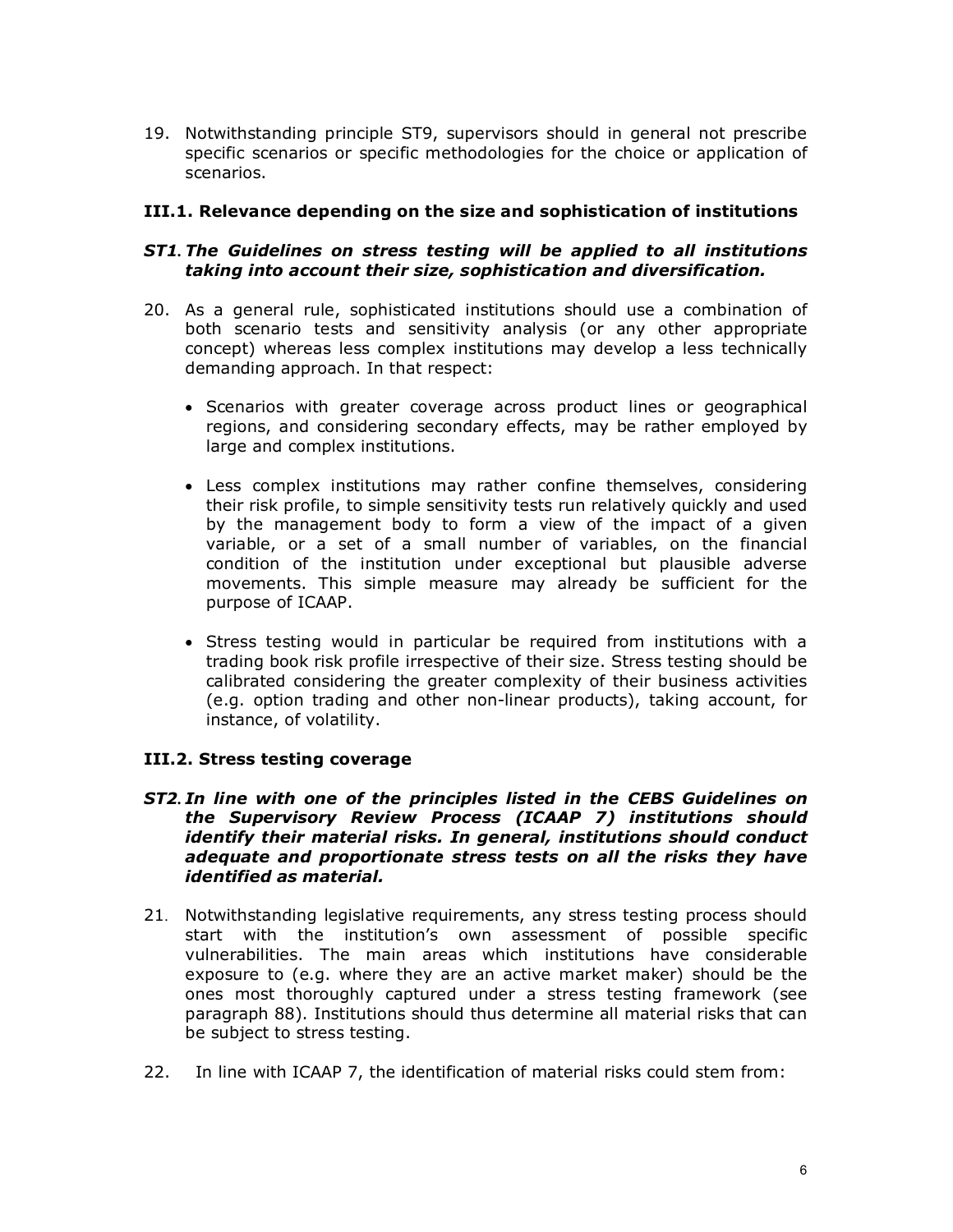- · A comprehensive review by institutions of the nature and composition of their portfolios. The separation of risk management functions, such as between trading, credit and treasury functions, should not prevent institutions from identifying material factors across business lines that should be incorporated into the stress testing framework for the group.
- · A review of the external environment in which institutions are operating with a view to assessing the extent that this could affect their financial condition. To this end, institutions may consider data specific to industries or sectors, macro-economic variables which could affect for instance obligors' ratings, or data related to a specific country or region.

## **III.3. Stress testing calibration**

### *ST3.Based upon the identification of material risks, institutions should derive material risk drivers that should be subject to stress testing.*

- <span id="page-6-0"></span>23. The identification of appropriate risk drivers is crucial to ensure the adequacy of the whole stress testing process. For reporting purposes, in particular, it is essential that any stress test is characterized by a clearly identifiable set of stressed risk drivers, so as to provide useful information giving rise, if necessary, to concrete and adequate action.
- 24. Institutions should first identify their points of vulnerability in order to stress the relevant risk drivers that may affect their earnings/profitability, solvency or compliance with regulatory requirements. For instance, should interest rate risk be identified as a material risk, institutions should first determine their portfolio vulnerability to a shock in interest rate risk. An analysis of the institution's risks would help it to determine the changes in risk drivers and scenarios the institution would be most affected by.
- 25. With this in mind, an analysis of past losses can provide valuable information. The institution could identify the cause of past losses and the circumstances under which those are likely to recur. When doing so, the institution should take account of the current composition of its loan and asset portfolios, including pre-emptive management action undertaken to reduce the severity of specific shocks. It should also consider the strategy and business developments it intends to carry out in the near future.
- 26. Institutions should be able to justify their choice of the risk drivers stressed.

### *ST4.Depending on their situation, institutions should consider historical and/or hypothetical scenarios*

27. Historical scenarios may not necessarily reflect an "exceptional but plausible event" and such scenarios may not sufficiently stress the portfolio sensitivities of the institution. Historical events may also fail to capture changes in the nature of the financial markets and new products recently developed. However, historical scenarios (where a range of risk drivers are moved simultaneously) may provide useful information on the way risk drivers behave collectively in a crisis and they may therefore be useful to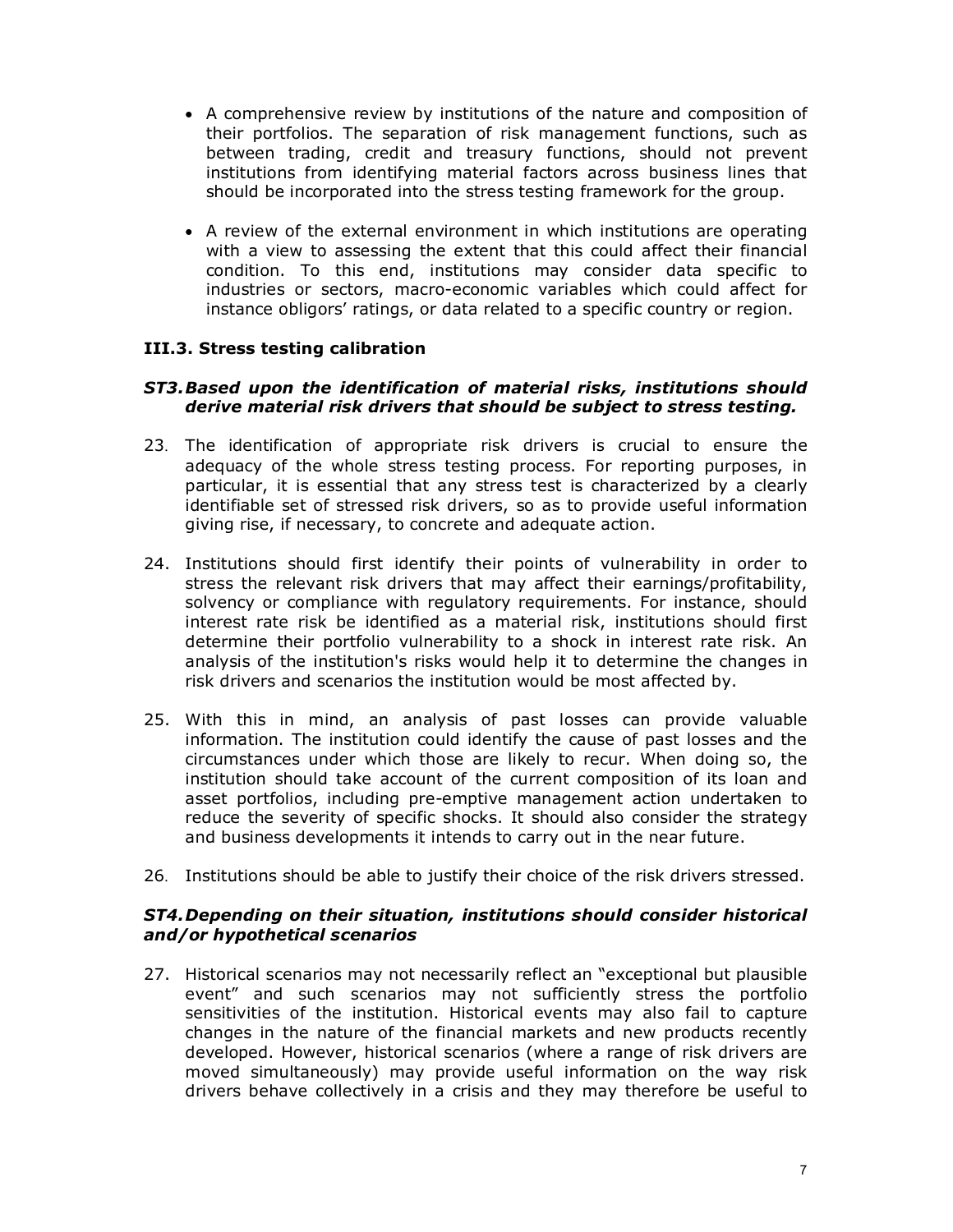assess the assumptions of an internal capital model, and in particular correlation estimates.

## *ST5.Stress testing should be based on exceptional but plausible events:*

- 28. When considering the choice of stresses to be performed:
	- $\circ$  Stresses and scenarios used should be consistent with the risk appetite that the institution has set to itself. This will usually be an iterative process. The calibration of those stresses should be based upon the institution's ICAAP.
	- $\circ$  Institutions should run stress tests of different degrees of severity and likelihood. In doing so, it may be useful to consider recessions of varying degrees of severity that may occur within an economic cycle (e.g. a mild recession and a severe recession).
	- $\circ$  When considering historical scenarios, institutions should base stresses on exceptional but plausible scenarios over a given period of time, ideally using data spanning a whole economic cycle.
	- $\circ$  Institutions need to understand how severely future profitability (or lack of) can affect their capital. Considering the range of available actions, it is possible that an institution may decide to keep a capital buffer that is not aligned with the exceptional but plausible scenarios performed. However, if this is the case, the institution should be prepared to explain to the supervisory authority how it would cope with an equivalent stress, for instance, by either raising additional capital or by taking management actions.

# *ST6.Stress testing should in principle be applied at the same level as the ICAAP*

- 29. The way the ICAAP is structured influences the level on which stress tests are performed. It is possible that institutions have a centralised approach to stress testing, requiring each business unit to perform the same stress tests across the group. Stresses and scenarios for capital purposes may also be run centrally based on the group's consolidated portfolio. For example integrated cross-border banks with strong centralised functions can conduct the stress testing for the group as a whole. But it is also possible that individual business units/legal entities are run separately and produce their own ICAAP. In all cases, stress testing at the group level is greatly facilitated if the institution has an integrated approach, where stresses are consistent across the group.
- 30. However, under an integrated approach institutions should consider country or specific analysis in stress testing. Stress tests should be sufficiently tailored in order to cater for situations where specific markets or segments in different countries may exhibit extremely different characteristics and development stages and therefore call for different stress tests.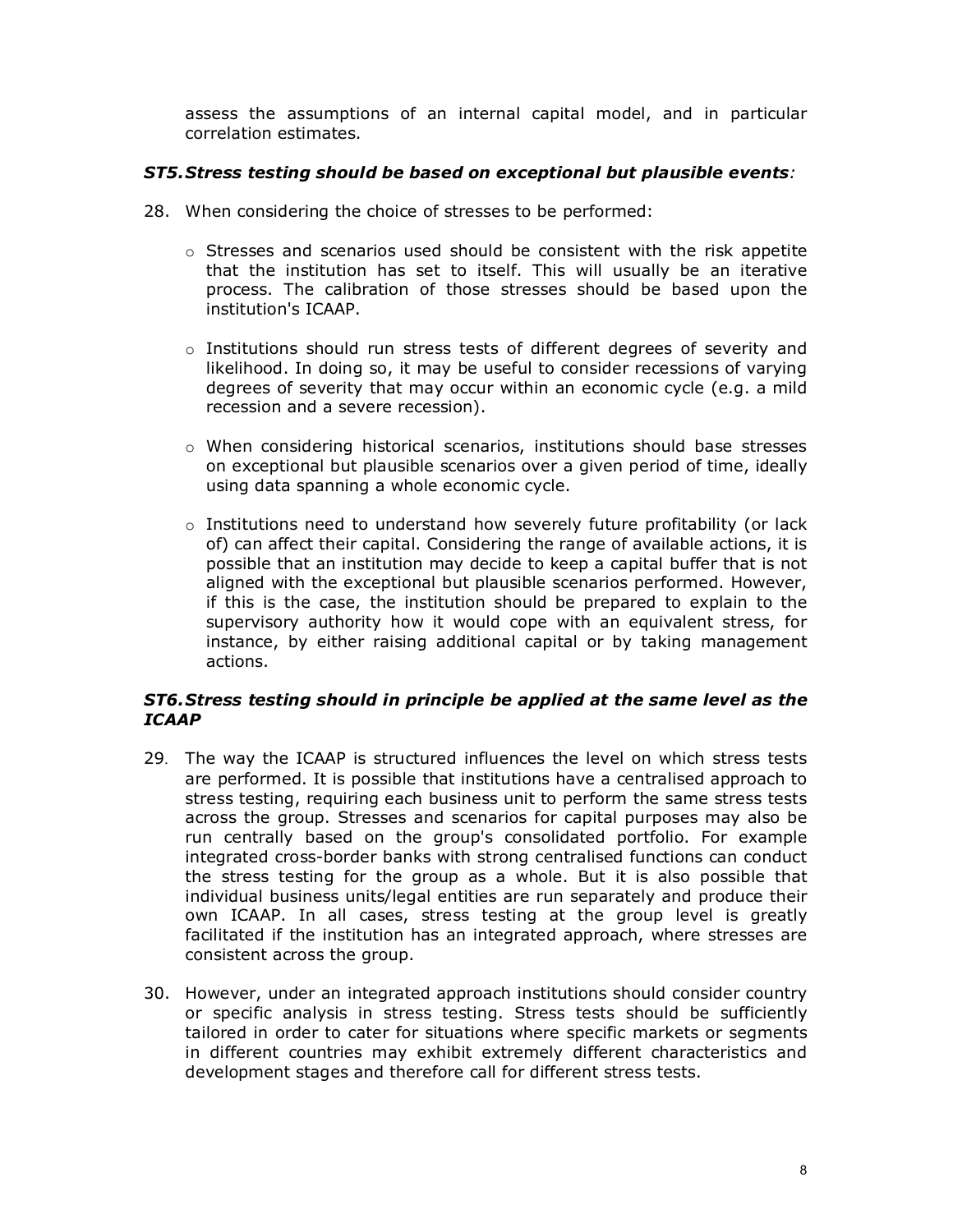31. For smaller entities within large banking groups, stress testing can be performed by a specialized function at the parent level, provided the material risks of these entities are adequately captured and the local management is still aware of the risks for these entities. In such a situation, the supervisory review process with regard to stress testing will be implemented in accordance with the CEBS guidelines on supervisory cooperation for cross-border banking and investment firm groups, taking due account of the significance of the different entities within a group.

## **III.4. Frequency and time horizon of stress testing**

#### <span id="page-8-0"></span>*ST7.The frequency of stress testing should be determined in accordance with the nature of the risks to which the institution is exposed and the types of tests performed.*

- 32. To determine the frequency of stress tests, the following items can be relevant:
	- · The nature of the risk drivers captured under the stress testing framework and in particular their volatility. Generally, stress testing should be conducted as frequently as necessary and any regular stress test should be performed at least once a year.
	- · The techniques used by institutions while performing stress tests. In some cases, lower frequency may reflect the more complex nature of stress testing. Where the construction of hypothetical scenarios is deemed more difficult, given the time necessary to gather data for instance, the performance of such a test might be less frequent.
	- · Significant changes in the external environment or in the risk profile of institutions. Irrespective of the intrinsic volatility of risk drivers, some market disruption, downgrading in the global operating environment or difficulties in specific sectors or on specific names may encourage institutions to update their stress tests or to perform them on a more frequent basis and/or to enlarge the range of assumptions.
	- · The availability of the external data required to conduct the stress tests (for instance, data necessary to perform macro-economic stress tests). However, as a result of the dialogue between the institution and the supervisor, lack of such data may not be seen as a sufficient reason to delay the implementation of stress tests or not perform them at the right frequency, unless the institution can demonstrate that it has taken reasonable steps to find alternative ways to stress test but there are no alternative ways available.

#### *ST8. Institutions should determine the time horizon of stress testing in accordance with the maturity and liquidity of the positions stressed where applicable.*

33. Market risk requires constant monitoring of its evolution over time (i.e. dayto-day to 10 days), while stress testing on credit risk may be conducted on the assumption of a longer holding period (i.e. several years). In general,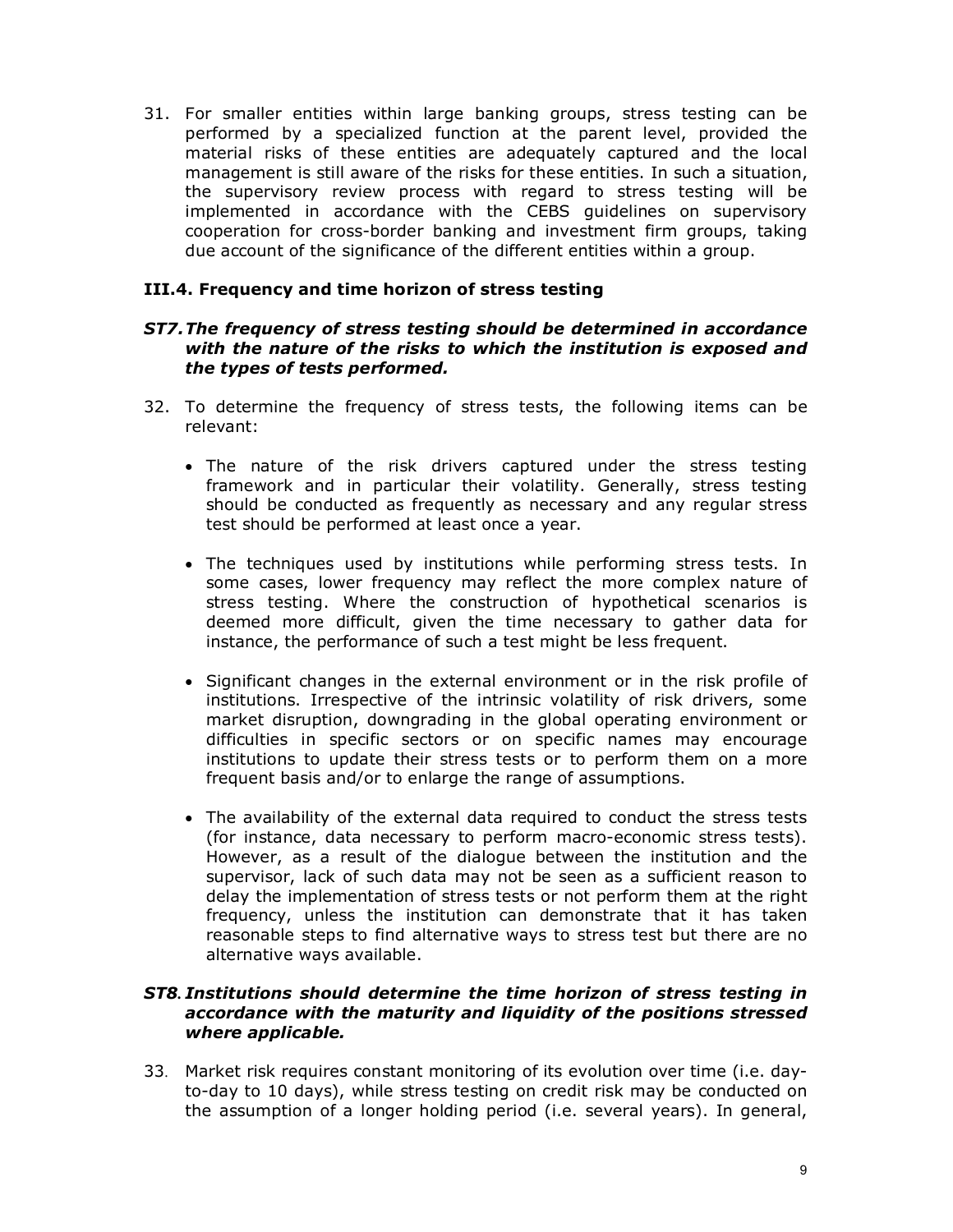the appropriateness of the time horizon should be determined depending on whether changes in the underlying portfolio under consideration take a longer time to implement or not (for instance the time it takes to re-balance the portfolio).

## *ST9. Under specific circumstances, supervisors may require institutions to perform ad hoc stress tests at a specific point in time.*

- 34. In addition to the stress tests regularly performed by institutions as an integral part of their risk management, ad hoc stress tests may be required by supervisors if deemed necessary:
	- · To assess the impact of an observed deterioration in the environment on the financial condition of a given institution, where this situation has not been taken into account by the institution itself in its stress testing process,
	- · When the supervisory assessment of the stress testing process under the SREP questions the assumptions made by the institution,
	- · To assess the impact of similar stress tests across a range of institutions.

In doing so, supervisors would discuss with the institution the feasibility of conducting ad hoc supervisory stress tests.

### **III.5. Data quality and IT systems**

#### *ST10.Institutions should use appropriate and representative data when performing stress tests and the IT resources should be commensurate with the complexity of the techniques and the coverage of stress tests performed by institutions*

- <span id="page-9-0"></span>35. Guidance on data appropriateness, quality standards, consistency with accounting data and representativeness, as well as data sources, provided in the CEBS Guidelines on the implementation, validation and assessment of Advanced Measurement (AMA) and Internal Ratings Based (IRB) Approaches is useful in the context of stress testing. If appropriate, institutions should use day-to-day management data when performing stress tests. Where stress tests do not capture the whole portfolio, data has to be representative.
- 36. IT platforms, organisation and data warehousing facilities should be sufficiently sound to support the quantification and effective management of the stresses that could affect a group. In any case, institutions should assign resources adequate to the stress testing techniques implemented.
- 37. Section III.5 is an example of where supervisors will be mindful of the considerations presented in paragraph .5.

#### **III.6. Role of the management body and senior management; reporting and interpretation of stress testing results**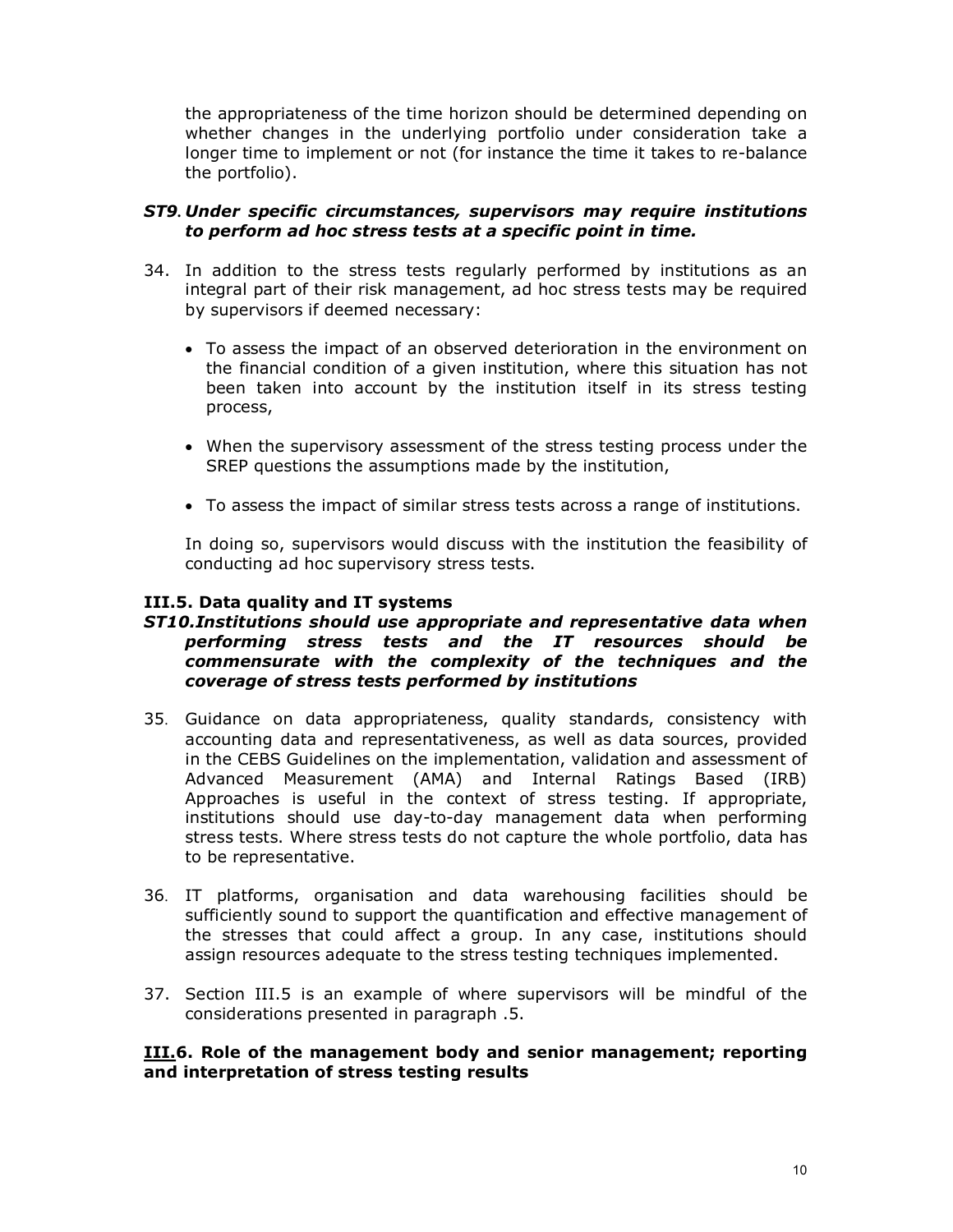- <span id="page-10-0"></span>38. The term 'Management body' as defined in Article 11 of the CRD should be understood to embrace different structures, such as unitary and dual board structures. In keeping with the CEBS Guidelines on the Supervisory Review Process, the use of the term 'management body' does not advocate any particular board structure. The management body represents the top management level of an institution, and senior management (which is not defined in the CRD) should be understood to represent the level of management below the management body. When the CEBS Guidelines on the Supervisory Review Process identify a function of the management body, it specifies whether the reference is to the supervisory function, the management function, or both.
- 39. For the purpose of this Annex to the CEBS Guidelines on the Supervisory Review Process, it is not appropriate for CEBS to seek to define the responsibilities of the supervisory and management functions of the management body, because of the high degree of granularity in this Annex and the different traditions and legal frameworks in the national jurisdictions. Therefore, it is up to each national authority to define which function of the management body is responsible for the tasks and responsibilities listed in the internal governance section below, and which internal body of the institution represents the supervisory and which the management function

## *ST11.The management body has the ultimate responsibility for the overall stress testing framework. Where appropriate the management body can delegate certain aspects of this framework to specific risk committees or senior management, keeping the effective oversight.*

- · Even if the identification of risk drivers obviously involves experts within the institution such as economists, traders or business managers, the involvement of the management body in the stress testing framework and of senior management in the stress testing design is essential to ensure they buy into the process In this perspective, the management body should approve the institution's overall stress testing framework and senior management should approve the design of the sensitivity analyses or scenario tests.
- · Both the management body and senior management should formally consider the results and senior management should come up with a clear understanding of their implications, keeping in mind the risk appetite of the institution. While interpreting the results, senior management should be aware of the limitations of the stress tests performed (e.g. probability of the event occurring or judgmental bias in the stress test's specification).

#### *ST12.The stress testing process should be an integral part of an institution's risk management framework, with clear reporting lines and communication in an understandable format.*

40. The quality of the reporting process is essential to ensure a good understanding of the stress testing results by both the management body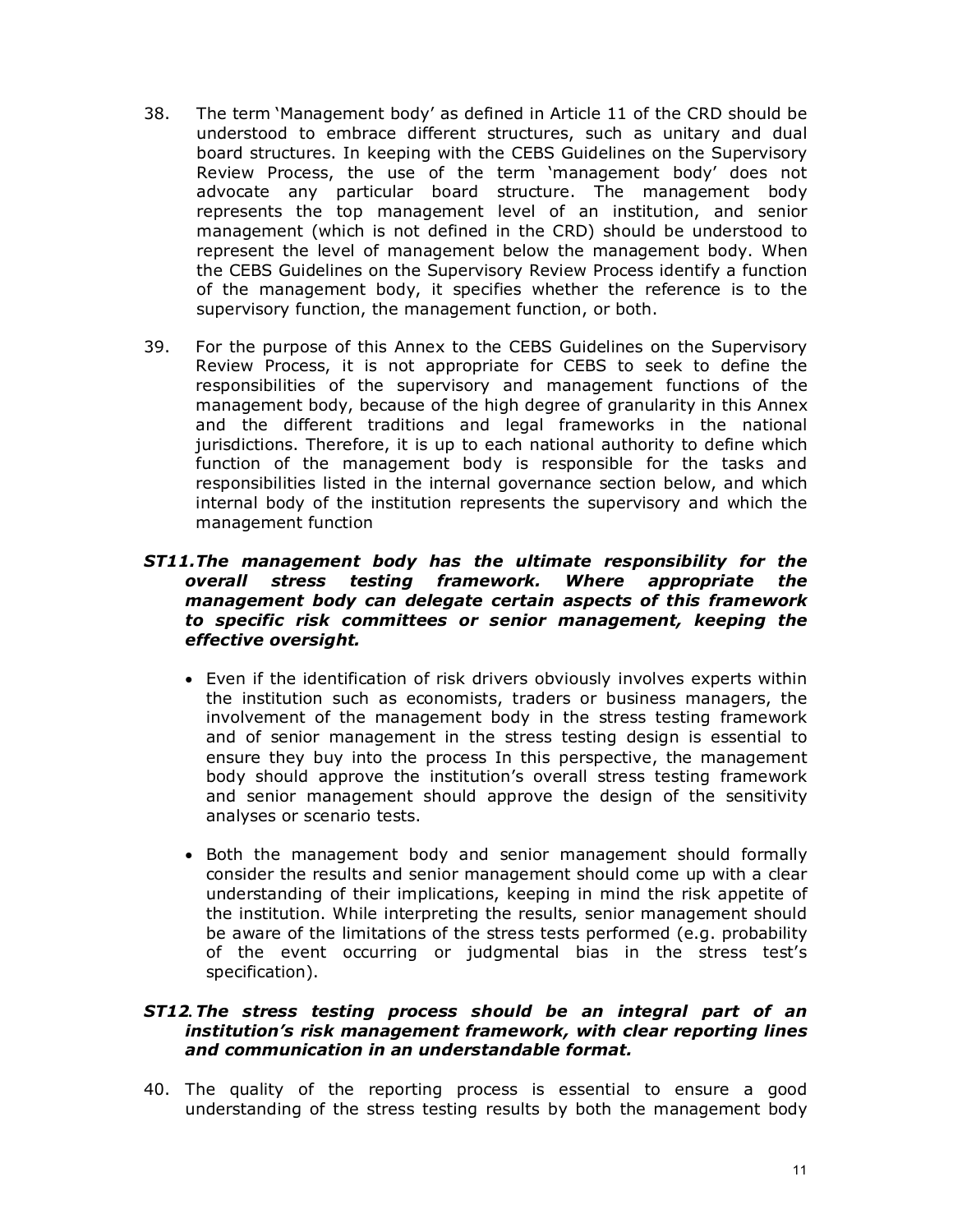and senior management and its ability to adopt, if necessary, appropriate action accordingly. In particular, this entails the following:

- · Stress testing results should be reported to senior management and to the management body both in an appropriate form and with an appropriate frequency that allow both to consider whether the risks undertaken by the institution are consistent with the risk appetite set by it.
- · The stress testing reports should provide the management body and senior management with an overview of the material risks the institution is or might be exposed to
- · Reporting may be limited to only a few of the stress tests performed by the institution. It should draw the attention to potential risks and should provide recommendations for possible remedial measures or actions when appropriate. It could in particular be necessary to mention the main assumptions of reported scenarios, include the results of previous stress tests for those performed regularly as well as the prevailing conditions as a benchmark to help decisions.

The assumptions underlying stress testing and the results should be reported to the supervisors when requested.

#### *ST13.Where deemed appropriate by the institution, it should take remedial measures or actions considering the level of risk exposure as revealed by stress tests and the objectives and risk tolerances defined by the management body.*

- 41. The management body and senior management have the responsibility to take remedial measures or actions, where deemed necessary. These measures or actions may vary depending on the circumstances, e.g.:
	- · reviewing the set of limits, especially in cases where legislative requirements indicate that the results of the stress tests should be reflected in the limits set by institutions (i.e. requirements relative to market risks and to credit risk mitigation techniques),
	- · recoursing to risk mitigation techniques,
	- · reducing exposures or business in specific sectors, countries, regions or portfolios,
	- · reconsidering the funding policy,
	- · reviewing capital adequacy, and
	- · implementing contingency plans.

Supervisors would not necessarily expect institutions, when taking remedial measures or actions, to rely on a single and specific corrective measure.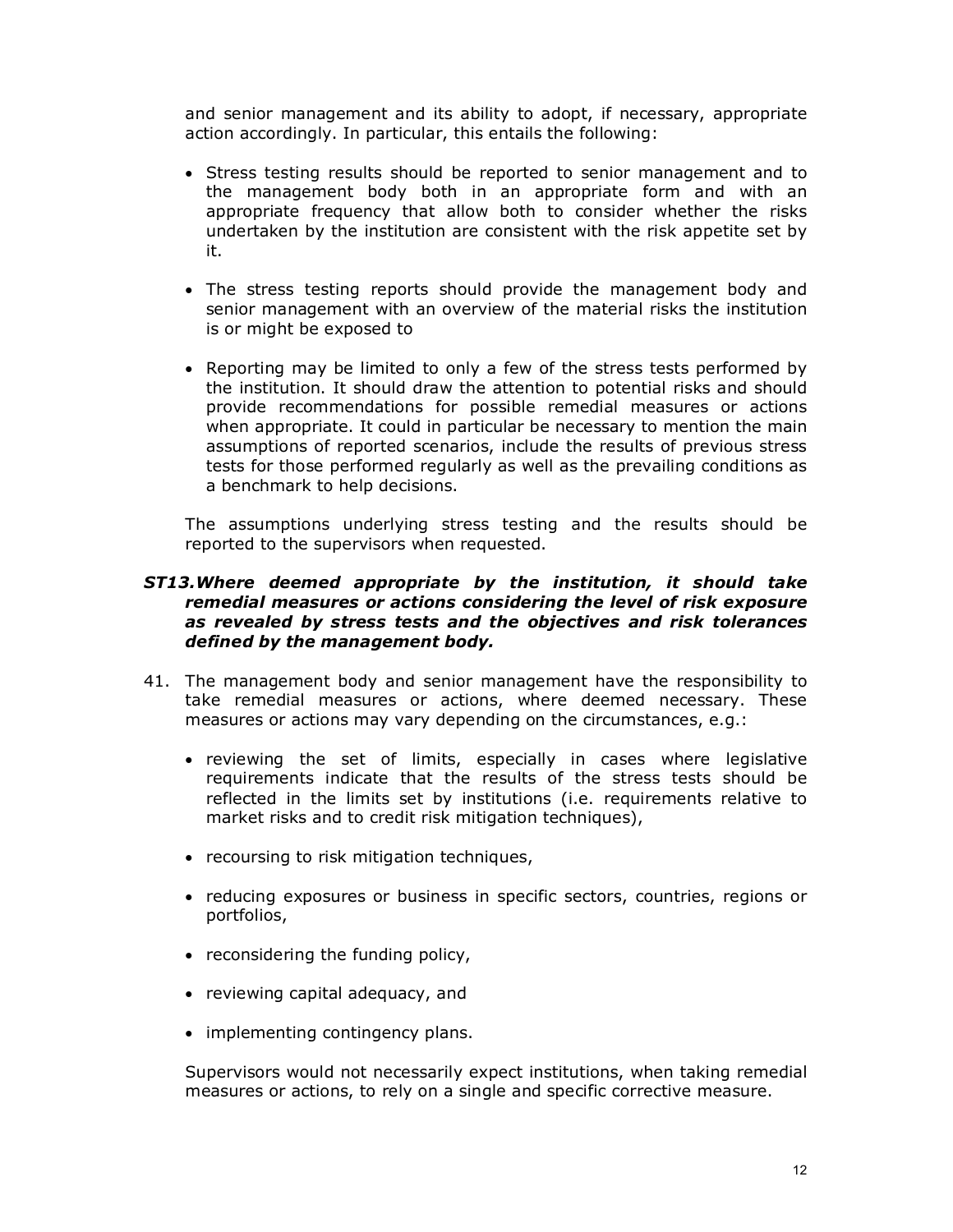- 42. On the other hand, the management body and/or senior management may decide to take no remedial measure or action to the extent that it is comfortable with the risk-return consequences stemming from the results of the stress tests.
- 43. Without prejudice to the responsibility of the management body and senior management to take or not to take remedial actions, where appropriate, supervisors could need to understand the rationale for the decisions taken. This discussion may be part of the dialogue under the supervisory review process. In particular, if an institution addresses the results of stress tests through taking corrective actions, supervisory authorities could establish whether (i) such actions will be available in a period of stress and (ii) the institution will be able and willing to take such actions. An indicator for the credibility of such actions could be that the institution has in the past taken similar measures.
- 44. Decisions relative to remedial measures or actions taken by the management body or the senior management within the ICAAP process should be documented (e.g. minutes of the relevant Committee).

## *ST14.Appropriate documentation should be in place to facilitate the adequate implementation of the whole stress testing framework.*

45. As indicated in CEBS's guidelines on the application of the supervisory review process, the institution's objectives, risk strategies and policies adopted to achieve these objectives should be clearly defined in a written document approved by the management body or a designated committee thereof. As far as the stress testing process is concerned, all material information (e.g. scope of exposure, underlying assumptions, responsibilities, reporting lines and types of remedial measures and actions) should be appropriately documented.

## **III.7. Review and update of stress testing methodology**

#### *ST15.Institutions should consider periodically whether stress tests are still adequate. In particular, institutions should ensure that assumptions regarding the risk profile and the external environment are still valid over time.*

- <span id="page-12-0"></span>46. The institution should conduct an assessment of the adequacy of the stress tests particularly in the light of changes in portfolio characteristics or in the external environment once a year, and on a more frequent basis where the risk profile of the institution changes quickly. In particular, this internal assessment should consider the relevance of the following:
	- · the scope of exposures captured under the stress testing process,
	- · the validity of the assumptions,
	- · the adequacy of the management information system,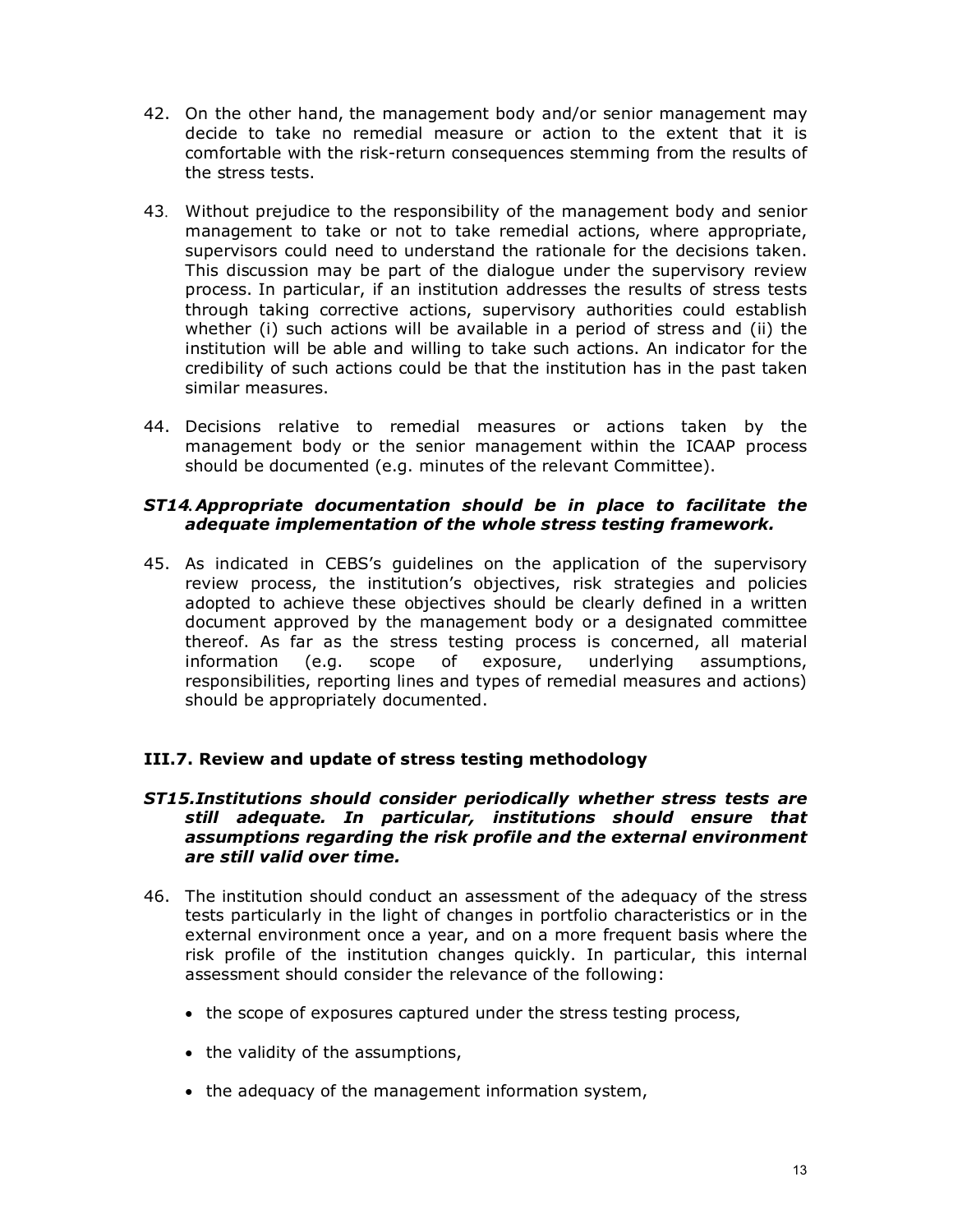- · the integration into the institution's management processes, including the clarity of reporting lines,
- · the approval policy of the stress testing process (including in case of changes),
- · the reliability, accuracy and completeness of data incorporated into the stress testing process, and
- · the quality of the documentation of the stress testing process.

### **IV. Stress testing guidelines by risk categories**

- 47. The following section details some of the stress test requirements of the CRD elaborating specific guidelines for macroeconomic stress testing and stress testing by risk categories (market risk, liquidity risk and credit risk) and, where necessary, considers the interaction between Pillar 1 and Pillar 2 stress testing. Stress tests on the Interest Rate Risk in the Banking Book are dealt with in CEBS Consultation Paper on technical aspects of the management of interest rate risk arising from non trading activities and concentration risk under the supervisory review process (CP11). These guidelines do not give any guidance on counterparty credit risk with respect to trading book activities following the so-called 'Trading book review'.
- <span id="page-13-0"></span>48. This section is not meant to provide a supervisory checklist of stress tests that should be performed by institutions, but to promote practical criteria to be used by supervisors when discussing specific stress tests carried out by institutions under the supervisory review process. As mentioned in the executive summary of these guidelines, proportionality concerns as well as the dialogue with the institutions are key in this process. Examples given below are for illustrative purposes only.

#### **IV.1. Macro-economic stress tests**

49. Under Annex V Paragraph 2 of the CRD, institutions should manage, monitor and mitigate the risks they are or might be exposed to, including those posed by the macro-economic environment in which they operate in relation to the position in the business cycle.

### *ST16.In line with one of the CEBS's High Level Principles listed in the CEBS Guidelines on the Supervisory Review Process (ICAAP 8) institutions should use stress testing as one (among others) tool to assess the risks in a forward looking manner.*

<span id="page-13-1"></span>50. Taking into account the principles set out in section III.1 of this paper, the decision on which risk categories and to what extent macro-economic stress-testing is applied is within the institution's own responsibility. An institution should carry out its capital assessment taking into account its future business plans. This is because certain strategies may need to be adequately funded by the institution in advance of their implementation.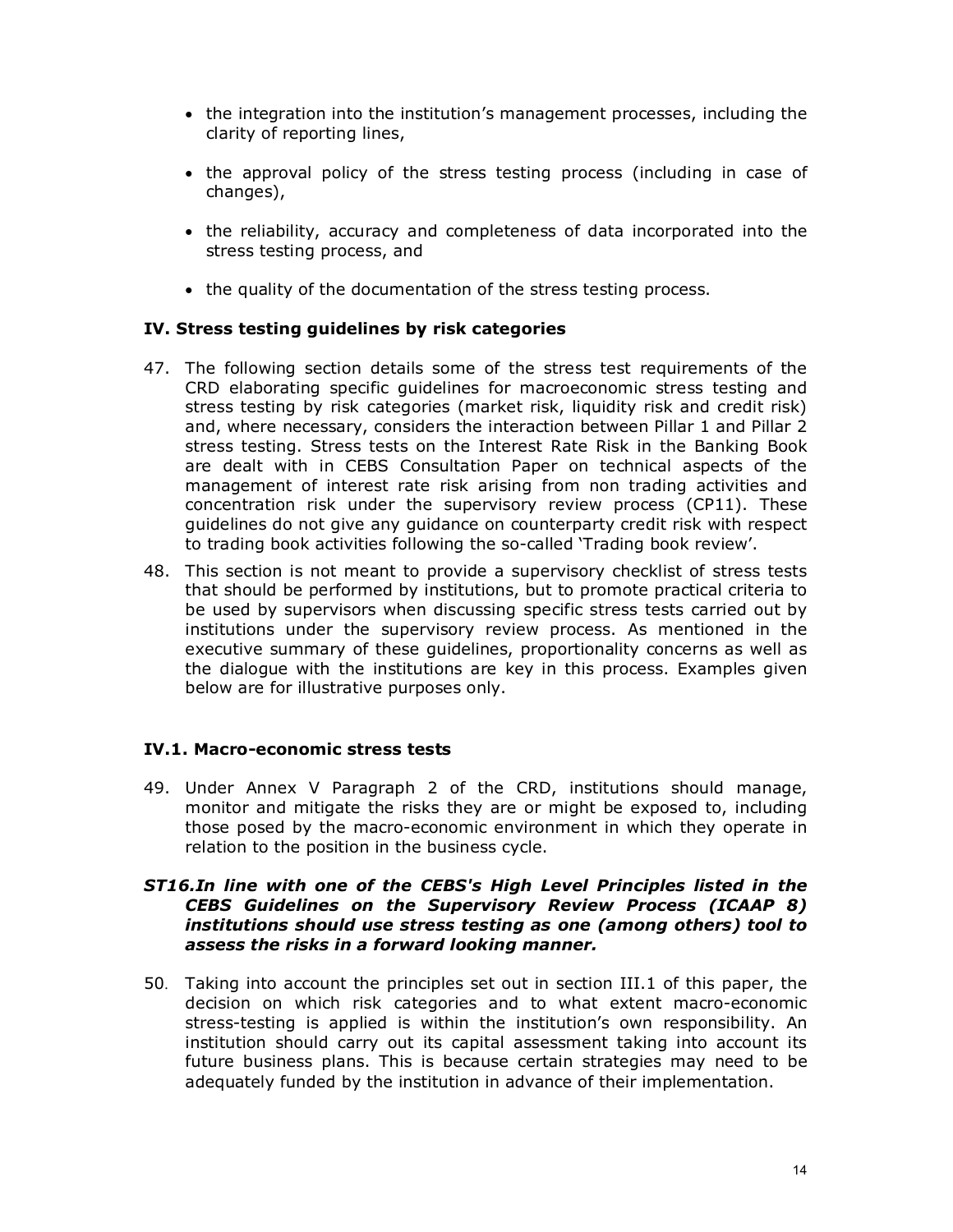51. In doing so, an institution should consider the effects of macro-economic factors on its capital and, to the extent possible, on earnings and whether they could affect its strategic plans. For instance, an institution may like to explore the effects an economic downturn will have on its portfolio and assess the impact on its current level of capital should it want to achieve its strategic objectives under such stressed conditions. If applicable, macroeconomic scenarios or stresses should be sufficiently granular to simulate each material risk the institution has previously identified as part of its internal capital assessment. Macro-economic scenarios or stresses should be of a magnitude equivalent to an exceptional but plausible event.

# **IV.2. Market Risk**

# **IV.2.a. General principles**

52. Under paragraph 10 of Annex V of the CRD, all institutions, irrespective of the method used for the calculation of capital requirements for market risks, shall implement policies and processes for the measurement and management of all material sources and effects of market risks.

#### *ST17.As part of these policies and processes, institutions should conduct stress tests for their positions in financial instruments in the trading book.*

- <span id="page-14-1"></span><span id="page-14-0"></span>· If applicable, institutions should consider a range of exceptional but plausible market shocks or scenarios for their trading book positions. In particular, "exceptional" changes in market prices, shortages of liquidity in the markets and defaults of large market participants have to be taken into account. Dependencies between different markets should also be factored in.
- · The stress tests applied and the calibration of those tests should reflect the nature of the portfolios, the trading strategies of the institution and the time it could take to hedge out or manage risks under severe market conditions. As their instruments and trading strategies change, the stress tests should also evolve to accommodate the changes.

### **IV.2.b Principles for institutions using an internal model for the calculation of their market risk minimum capital requirements**

- <span id="page-14-2"></span>53. Under Annex V of the CAD (2006/49/EC), institutions applying for the use of internal models to calculate capital requirements for market risks shall frequently conduct a rigorous programme of stress testing, the results of which shall be reviewed by senior management and reflected in the policies and limits it sets. Depending on the nature of the portfolio the stress tests could factor in (where applicable):
	- **EXED** illiquidity/gapping of prices (including interest rates and exchange rates),
	- **EXECO concentrated positions (in relation to market turnover),**
	- **EXECUTE:** One-way markets,
	- **non-linear products / deep out-of-the-money positions,**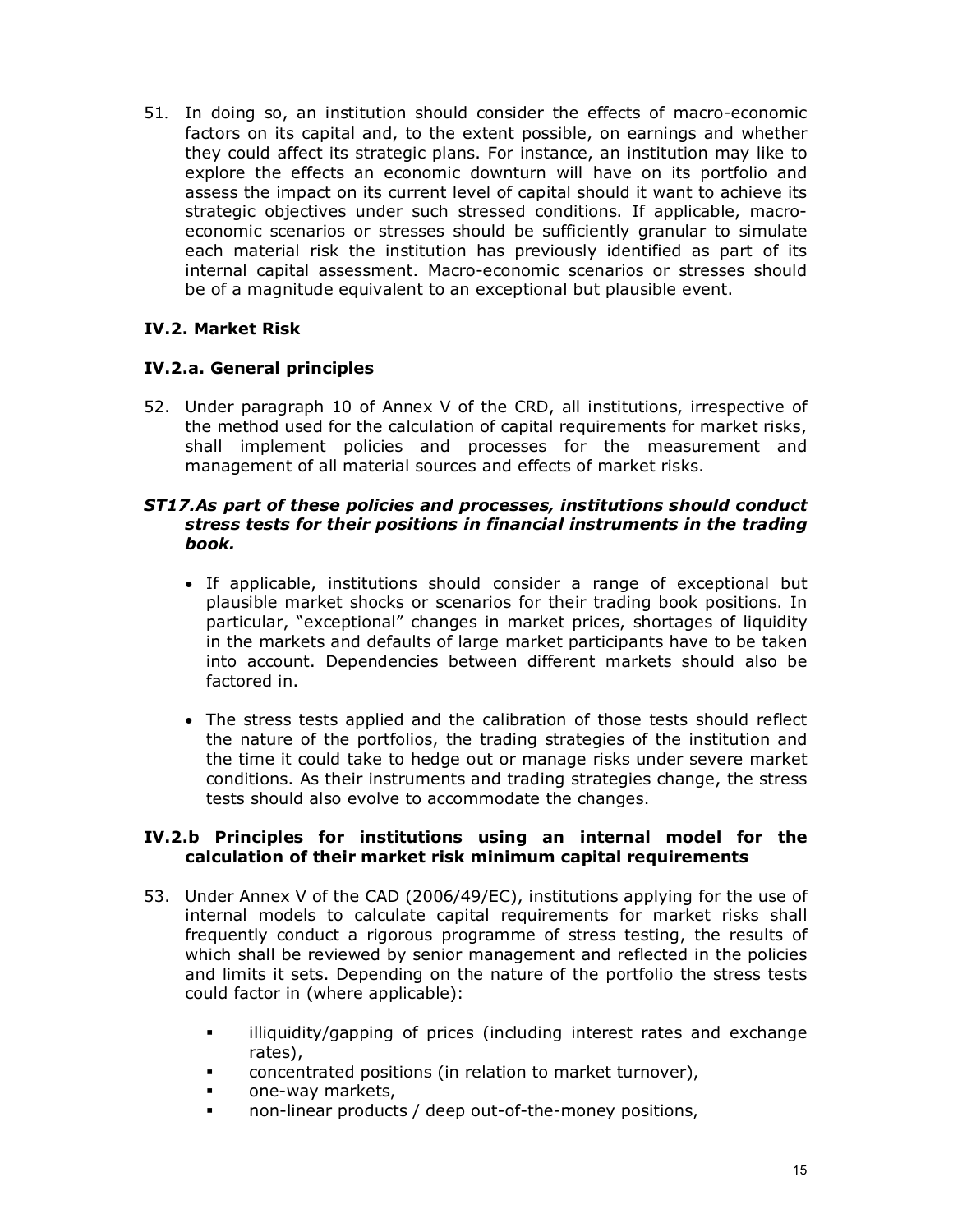- **Example 2** events and jumps-to-default, and
- significant shifts in correlations and volatility.

In particular, they should cover other risks that may not be captured appropriately in the minimum capital requirements for market risks (such as recovery rate uncertainty, implied correlations or skew risk).

#### *ST18.For those institutions using internal models for the calculation of regulatory capital requirements for market risks, supervisory requirements for stress testing remain unchanged. Their ongoing fulfilment will be considered under the SREP.*

- 54. For institutions that are allowed to apply internal models where the regulatory capital is calculated under a more risk sensitive approach being assessed against a 10 day time horizon and 99 percentile confidence level, it is important that tail events beyond that confidence level, such as those noted in the section above, are considered. Based on current guidelines, a rigorous stress testing programme should satisfy the following criteria:
	- · all material risk drivers which could entail extraordinarily large losses, or which could severely hamper risk management, should be encompassed. Those factors include events with low probability for all main risk types, especially the various components of market risks. The impact of stress situations on both linear and non linear products should be captured. The tests should be applied at an appropriate level, as defined by the institution.
	- · the programme should assess the consequences of major market disturbances and identify plausible situations which could entail extraordinarily high losses. At portfolio level, the effects of changed correlations should be explored. Mitigating effects as consequences of contingency plans may be taken into account if the plans are based on plausible assumptions about market liquidity.
	- · the programme should encompass situations identified by institutions as exceptional but plausible based on their portfolios' characteristics.
	- · institutions should list the measures taken to reduce their risks and preserve their own funds. In particular, limits on exchange rate, interest rate, equity price and commodity price risks set by institutions should be checked against the results of the stress testing calculations.
- 55. Bearing in mind the results of stress testing, supervisors may consider whether an institution has sufficient own funds to cover the minimum capital requirements, taking into account the nature and scale of the institution's trading activities and any other relevant factors, such as valuation adjustments made by the institution.

## **IV.3. Credit risk stress testing**

56. Discussions on stress testing for credit risk often focus on stress testing for IRB institutions. However, Pillar 2 ICAAP requires all institutions to assess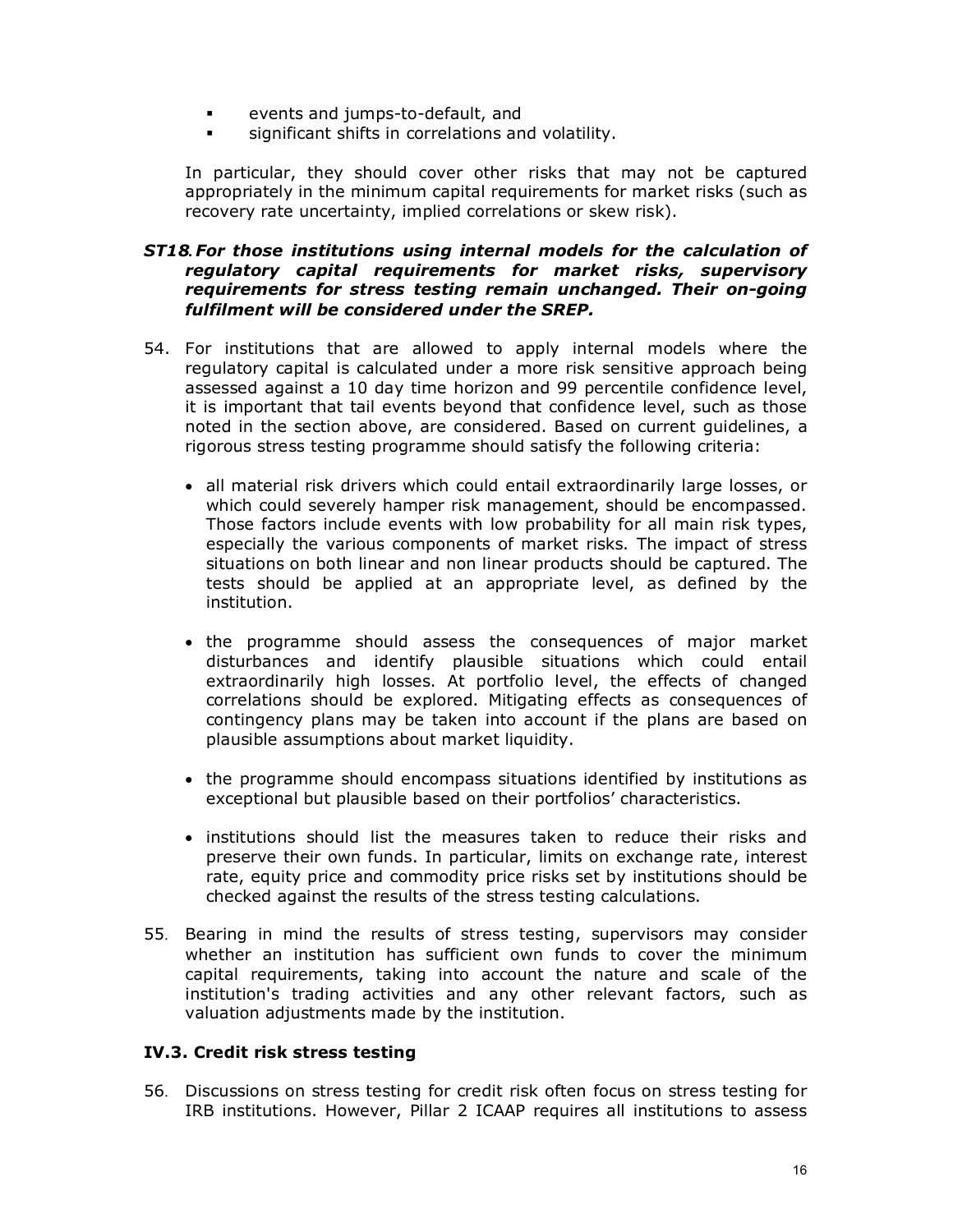and manage their capital adequacy in a forward looking manner. Therefore, credit risk concentration stress tests also play an important role here.

## **IV.3.a. Concentration Risk**

- 57. The following detailed guidance focuses on one specific aspect of concentration risk only, i.e. the financial collateral values in connection with large exposures. A broader approach to stress testing on concentration risk is addressed in the CEBS "Consultation paper on technical aspects of the management of interest rate risk arising from non-trading activities and concentration risk within Pillar 2" (CP 11)
- <span id="page-16-1"></span><span id="page-16-0"></span>58. Article 114 (3) of the CRD requires that institutions using exposure values calculated according to the financial collateral comprehensive method under Articles 90 to 93 and Annex VIII for identifying large exposures (LE), as defined by Article 111, or recognising the effects of financial collateral estimated separately from other LGD relevant aspects for identifying large exposures, shall periodically perform a stress test of their credit risk concentrations including the impact on the realisable value of any collateral taken in stressed situations. Where the results of this test indicate a lower realisable value in times of stress, an institution shall adjust the value of collateral taken into account when calculating the value of exposures for its LE limit. As an alternative, it could consider taking additional financial collateral.

#### *ST19. Institutions under the large exposures provisions using the comprehensive method for calculating the effects of financial collateral, or permitted to use their own estimates of LGDs and conversion factors, should identify conditions which would adversely affect the realisable value of their financial collateral*

- 59. Although the CRD is silent as to the form, such market conditions may include downturn scenarios or other events which may affect the realisation of the collateral's estimated value, such as a decrease in credit quality of the collateral issuers or market illiquidity which impacts the liquidation period taken into account when calculating the effects of financial collateral for those institutions using the comprehensive method based either on the supervisory volatility adjustments or on their own estimates of volatility adjustments.
- 60. The potential for such events to occur may be determined by institutions based on the type of financial collateral used. Different assumptions may legitimately be used between sovereign debt collateral and equities/convertible bonds collateral. Other examples which may affect the financial collateral's estimated value include currency mismatch between exposure and financial collateral, arrangements for marking to market and the realisation of value from large amounts of financial collateral from a single source in a 'distressed sale'.
- 61. When considering a downturn, institutions may also find it useful to consider a 'mild recession' scenario as per CRD, annex 7, part 4, paragraph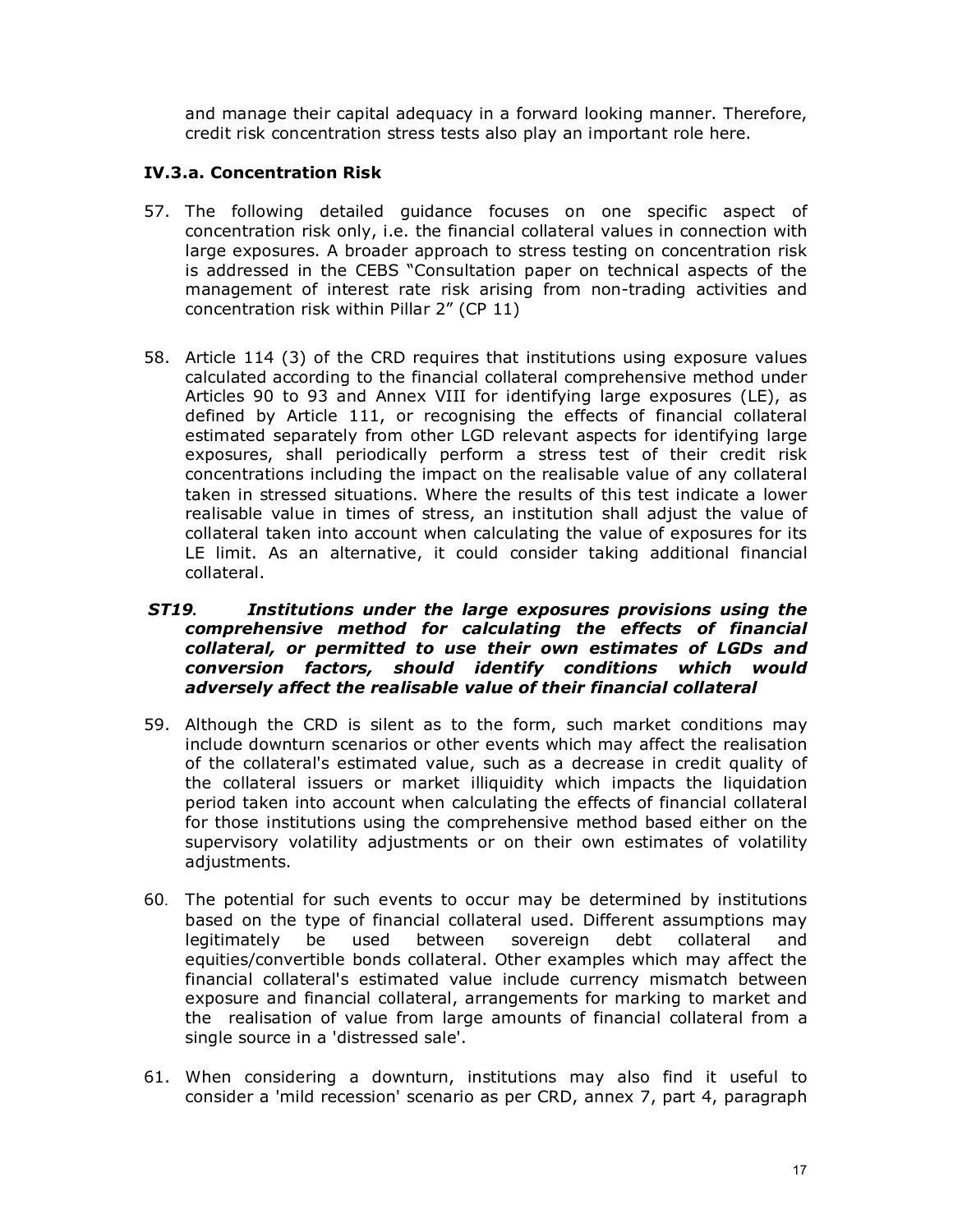41 as one market condition which could have a detrimental effect on own funds.

62. An institution should conduct the stress test as frequently as its risk profile demands.

#### *ST20.According to Article 114 (3) of the CRD, where the results of the stress testing indicate a lower realisable value of collateral, the value of collateral taken into account for the purpose of determining an institution's LE limits should be adjusted accordingly.*

63. To avoid such adjustments institutions may think it prudent to ensure that an appropriate margin over the collateralised exposure is maintained. This would cover fluctuations in the market value of the collateral to ensure that it does not fall below the reported level.

### **IV.3.b. Stress testing for IRB institutions**

- 64. According to Annex XI paragraph 1a, the review and evaluation performed by competent authorities pursuant to Article 124 shall include the results of the stress tests carried out by the credit institutions applying an IRB approach. These institutions are subject to specific provisions in Annex VII Part 4 of the CRD, Section 1.8, Paragraphs 40 to 42 and Paragraph 114.
- 65. Furthermore, according to Article 84 (2) of the CRD, institutions shall only be given permission to calculate their risk weighted exposure amounts using the IRB approach if the competent authority is satisfied that the credit institution's systems for the management and rating of credit risk exposures meet the minimum requirements of Annex VII Part 4 of the CRD.
- <span id="page-17-0"></span>66. Paragraph 40 of Annex VII Part 4 requires institutions to examine potential unfavourable effects on their credit exposures and their "ability to withstand such changes" by means of stress testing.
- 67. As for the purpose of paragraph 40, the "ability to withstand such changes" means amongst other measures that the institution's available capital resources cover credit risks for the credit portfolio derived from a particular stress scenario. Stress testing in this case consists of "identifying possible events or future changes in economic conditions that could have unfavourable effects on an institution's credit exposures".
- 68. By contrast, the paragraph 41 stress test is designed to address the effect of certain specific conditions, including at least mild recession scenarios, on its total capital requirements for credit risk. Since those capital requirements could change dependent on the stage within the economic cycle, those stress tests should show the potential impact on capital requirements. The stress tests could thus show the need for possible action on the part of the institution, including the possible need for an increase in own funds.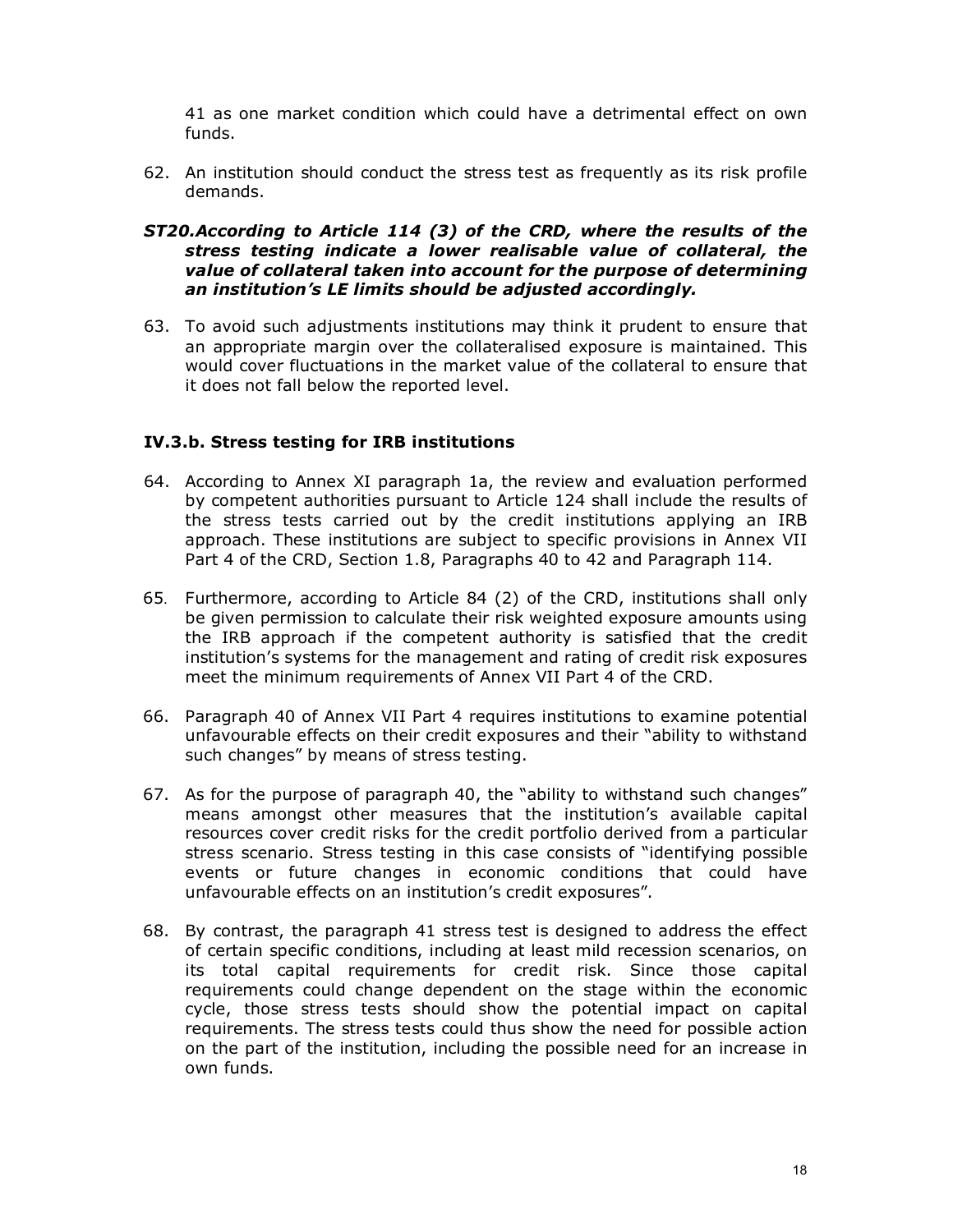- 69. Because minimum capital requirements for credit risk may be dependent on certain specific economic conditions, paragraph 41 requires institutions to conduct a stress test on the impact of at least a mild recession, on their regulatory IRB capital requirement. This aims to assess an institution's ability to continue to meet its Article 75 credit risk capital requirements.
- 70. Given the above, a suitable macro-economic scenario covered by this stress test should be at least a mild recession but may go further, assessing the impact of ratings migration on capital requirements with respect to the economic cycle. This could include a significant and sustained deterioration in the economic climate. To this end, institutions should consider a range of stress tests and scenario analysis.
- 71. It is up to institutions to determine how this translates into specific risk drivers and how these risk drivers in turn affect an institution's total capital requirements for credit risk. Institutions may find it helpful to develop these linkages on an asset by asset class basis (for example, factors relevant to mortgages may be different to corporate asset classes).
- 72. Where an institution has numerous businesses, questions of diversification may arise, particularly across different geographic areas which may be subject to economic conditions that are not synchronised. Therefore it is not necessarily assumed that the aggregated impact is equal to the simple sum of each business's figures. However, in the spirit of the test, institutions should apply reasonable conservatism in specifying correlations and be able to justify their choices.
- 73. These stress tests should be undertaken at least annually. This aims to ensure that stress testing becomes a useful tool to both institutions and the supervisors in anticipating changes to the level of regulatory capital requirements for credit risk and therefore encourage good risk management.
- 74. The result of the stress test has no direct effect on the Article 75 requirement and does not necessarily mean an additional requirement (i.e. extra capital or other measures), for example to the extent that:
	- · institutions are dealing with products or counterparties that can be shown to be countercyclical,
	- · institutions can demonstrate credible management actions which can counter potential capital deficits (see section III.6 of this paper), or
	- if the economy is already in a recession.
- 75. However, under the supervisory review process, to the extent that the stress test indicates a deficit, among other measures additional capital may be required.
- 76. The function responsible for IRB stress testing could be the Credit Risk Control function (as defined in the CEBS Guidelines on the implementation, validation and assessment of AMA and IRB approaches) in order to maintain the objectivity of stress testing. Another reason is that, among the activities to be performed by the Credit Risk Control Unit, there are some that, to some extent, refer to stress testing (see paragraph 128 of Annex VII, Part IV)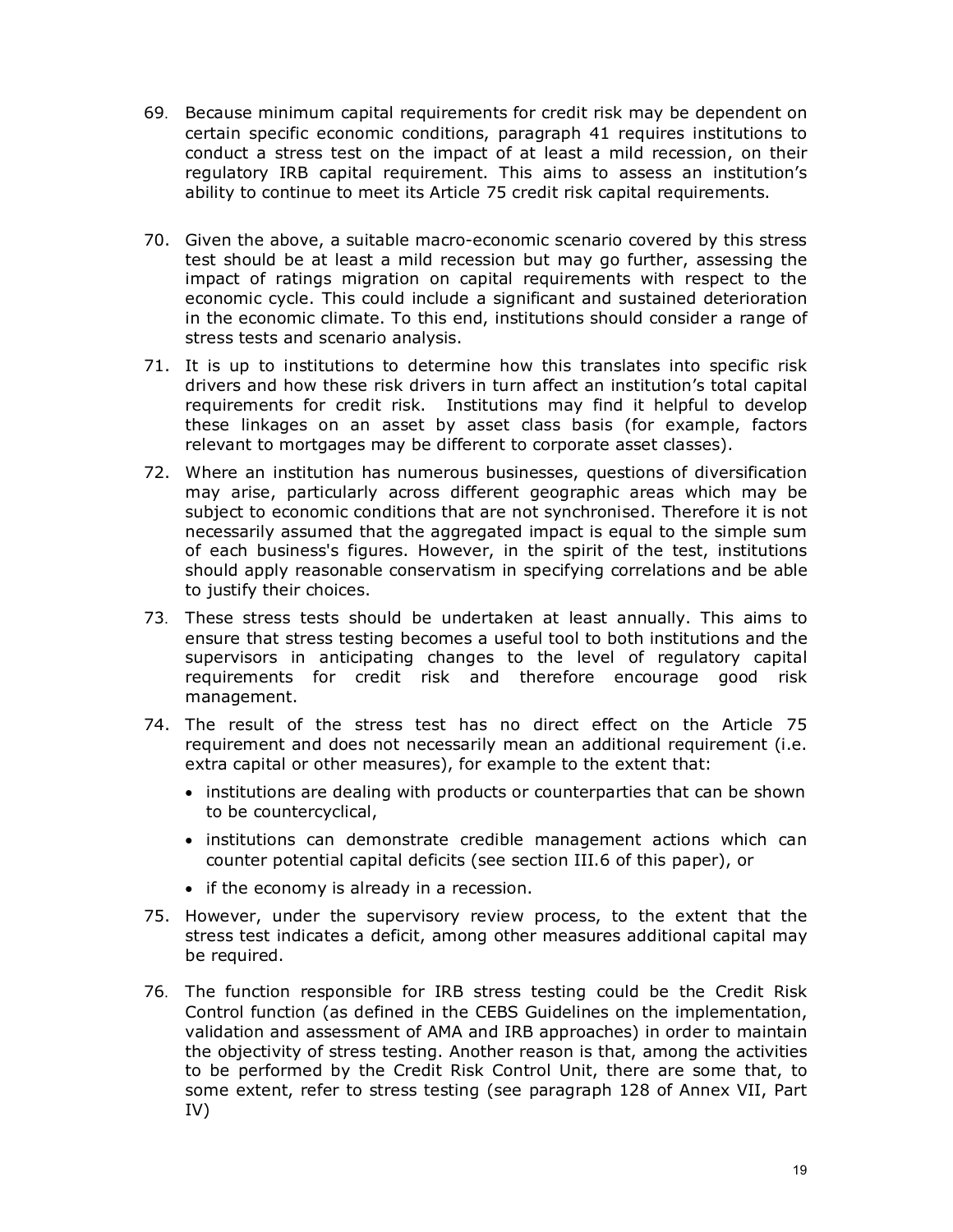- 77. There is no expectation that the stress tests referred to in paragraph 40 or 41 will necessarily produce an LGD that is either lower than, or higher than, the LGD estimated according to Annex VII, part 4, paragraph 73. To the extent that the identification of downturn periods under paragraph 73 coincides with the stress tests in paragraph 40 or 41, the calculation might turn out to be similar. More generally, some stress test calculations under paragraph 40 or 41 may function as one tool for assessing the robustness of the LGD estimation under paragraph 73. For further details refer to the CEBS Guidelines on the implementation, validation and assessment of AMA and IRB approaches.
- 78. For the purpose of calculating capital requirements, according to Annex VII, Part 4, Paragraph 115 g) of the CRD (referring specifically to the equity portfolio) institutions shall have a rigorous and comprehensive stresstesting programme in place. Since this is a particularly narrow stress test which applies only to IRB firms using the modelling approach to equity and since there will probably be only a few institutions applying this approach no further guidelines apart from the general ones given in Sections I to III are given at this stage.

# **IV.4. Liquidity risk**

79. According to Annex V paragraph 14 of the CRD, institutions shall have in place policies and processes for the measurement and management of their liquidity risk on an on-going and forward-looking basis. To this end, "alternative scenarios shall be considered and the assumptions underpinning decisions concerning the net funding position shall be reviewed regularly". According to Paragraph 15 contingency planning to deal with liquidity crises shall also be in place. This section elaborates on some principles and criteria to review the adequacy of stress testing with respect to liquidity risk (understood primarily as funding risk) under Pillar 2, in line with this legislative requirement.

## *ST21.Institutions should regularly project cash flows under alternative scenarios of various degrees taking into account both market liquidity (external factors) and funding liquidity (internal factors)*

<span id="page-19-0"></span>80. Institutions should be prepared to manage liquidity under stressed conditions. Though scenario design is the responsibility of each institution depending on its risk profile, institutions should project cash inflows and outflows considering both market-wide and institution-specific difficulties. For illustrative purpose, examples of such scenarios are provided in Annex 1. Institutions that are part of a wider group may evaluate scenarios on a global or regional basis if they can demonstrate the appropriateness of such a decision.

## *ST22.When assessing the impact of these scenarios on their cash flows, institutions should rely on a set of reasonable assumptions that should be reviewed regularly.*

81. Examples for what features these assumptions could possibly capture are presented in Annex 1.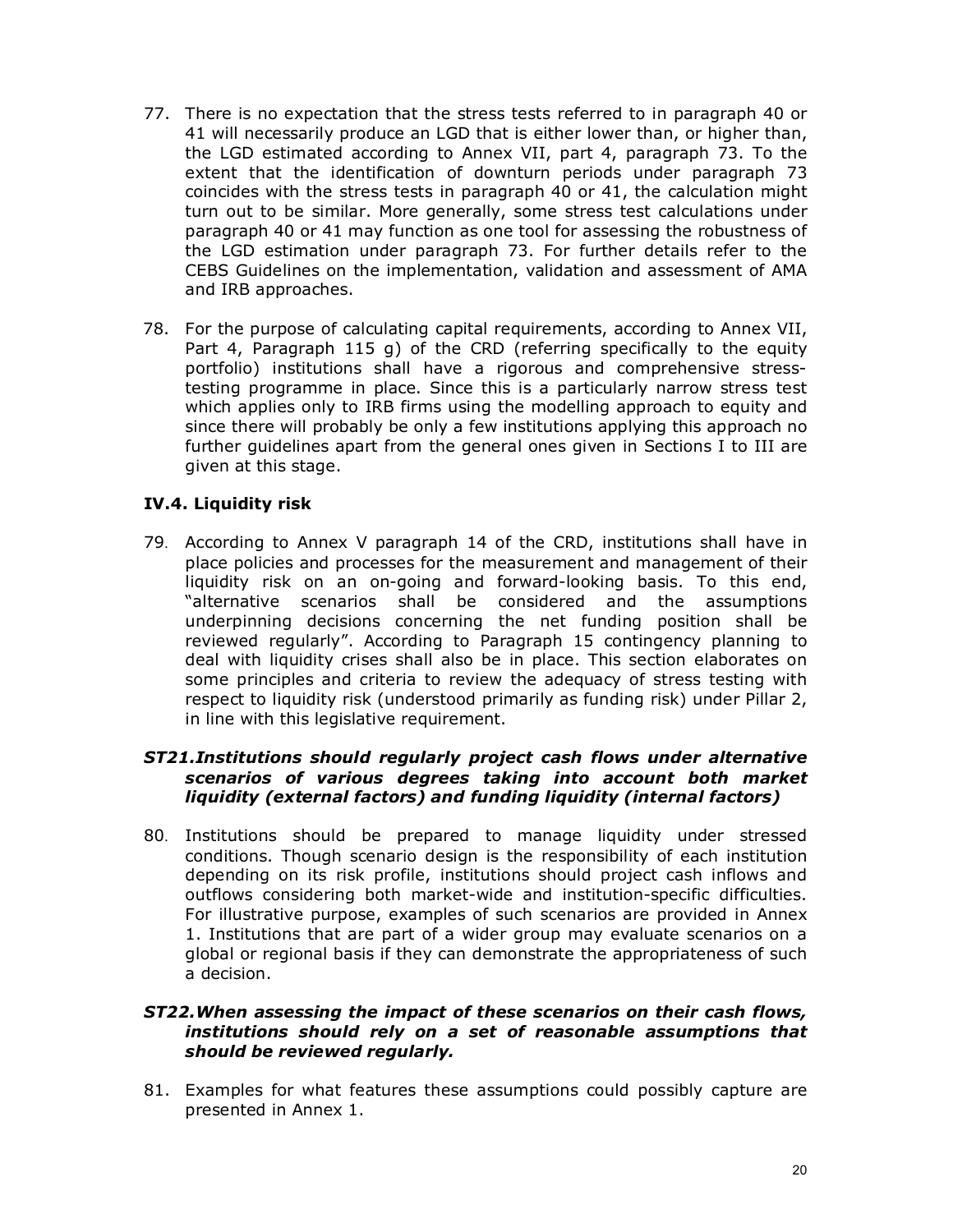82. Different techniques may be used by institutions to derive cash inflows and outflows under stress such as the use of historical patterns, statistical modelling, judgmental projections or a combination of these. Notwithstanding the techniques used  $-$  but especially where judgmental projections have a leading role – assumptions should be assessed frequently to determine their continuing validity.

### *ST23.Institutions should have in place adequate contingency plans in the event of the realisation of a liquidity crisis.*

83. Contingency plans may differ across institutions depending for example on the extent to which they rely on external parties in a stressful situation. The adequacy of these plans will be reviewed by supervisors. Examples for elements of a contingency plan are provided in Annex 1.

#### *ST24.To come up with a complete view of various risk positions, stress testing of other risk types may be usefully considered to design "alternative liquidity scenarios".*

84. Some useful information for "alternative liquidity scenarios" may stem from stress testing in other areas such as market risk, credit risk, reputation risk or operational risk. Reputation risk might be an important trigger of adverse liquidity conditions since it interacts with the optionality granted to counterparties. Operational risk may also be a source of liquidity disruptions (for instance, an event in a major financial centre).

### *ST25.Supervisors may perform their own stress tests based on available data in their assessment of liquidity risk under SREP.*

85. For internal purposes supervisors may design specific stress scenarios based on available information previously reported by institutions subject to some quantitative requirements relating to liquidity. Such scenarios may, in particular, incorporate conservative assumptions to test, for instance, the ability of the institution to withstand a downgrade using its available liquidity resources. In such a case, supervisors may apply different discount factors to assets considered as liquid and conservative behavioural assumptions for saving and sight deposits.

## **V. Considerations for other risk categories.**

86. Article 123 of the CRD requires that credit institutions when conducting the ICAAP have to consider the "nature and level of the risks to which they are or might be exposed". If the level of risk of a specific category is material enough to make the institution vulnerable with respect to this risk, the institution has to take the risk into account when assessing the adequacy of its internal capital. However, some risks are more qualitative in nature and therefore cannot be measured exactly. This can be due to the nature of the risk or a low level of sophistication with respect to risk measurement within the institution. Nevertheless, CEBS's guidelines on the application of the supervisory review process state that risks which are not precisely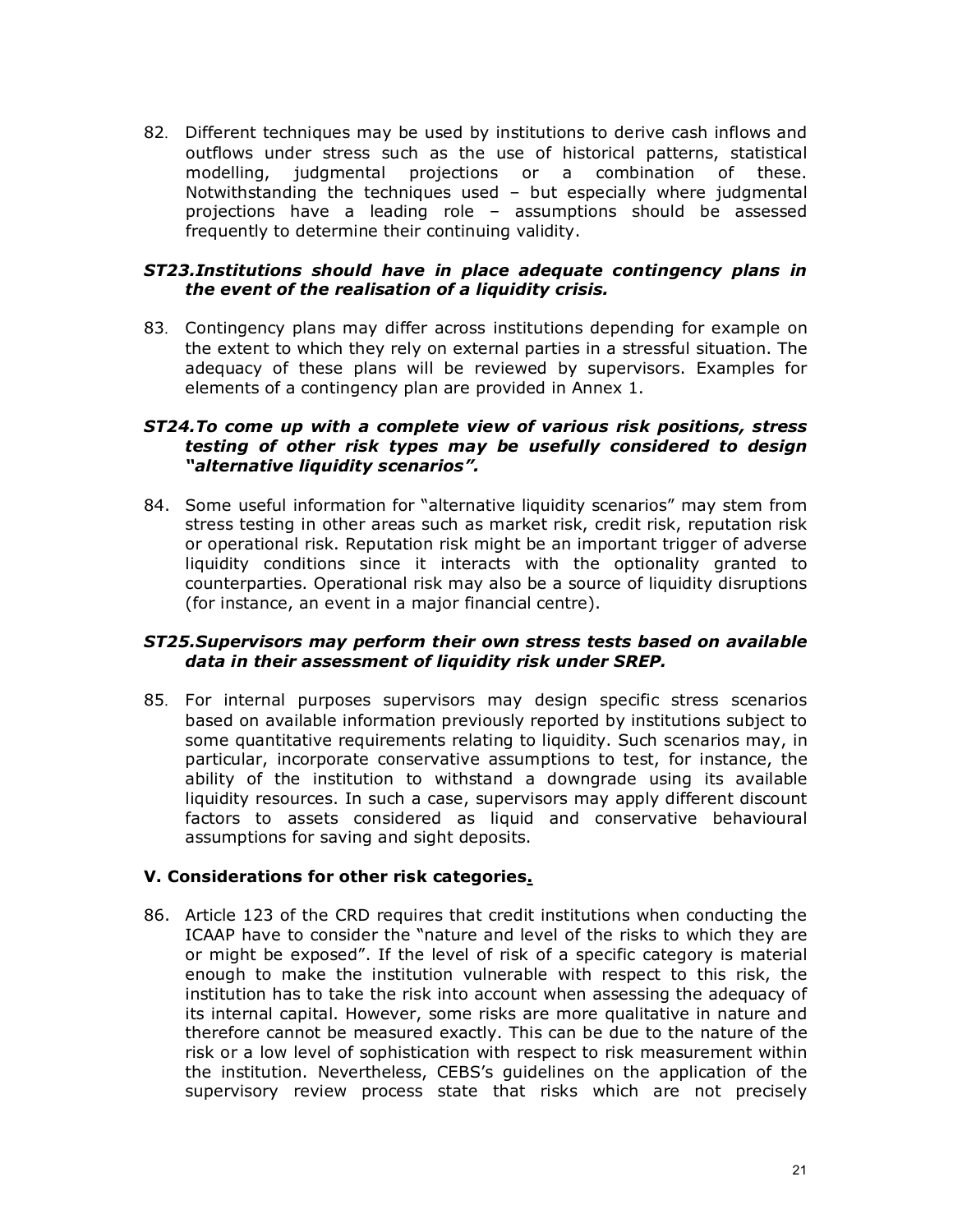<span id="page-21-0"></span>quantifiable should be included in the ICAAP if they are material. <sup>4</sup> Stress testing according to Section III of these guidelines could be a means to arrive at such an assessment. Examples of such "impossible to be modelled exactly" risks could be risks specific to certain jurisdictions, some kinds of operational risk (e.g. legislative risk), reputation risk or strategic risk.

<sup>4</sup> However, see ICAAP 9 lit. g. 2nd sentence of CEBS's guidelines on the application of the supervisory review process.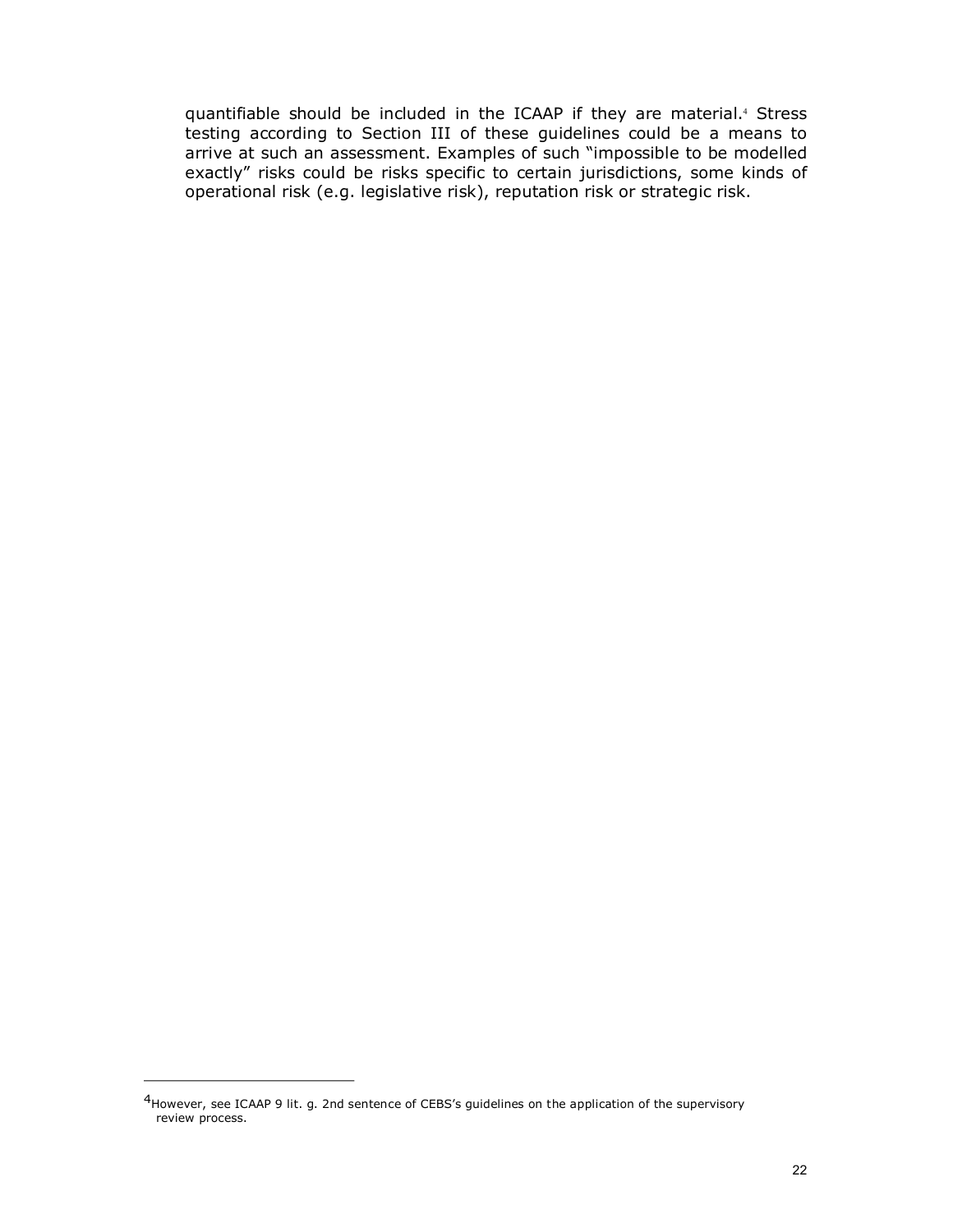## <span id="page-22-0"></span>**Annexes**

#### **Annex 1: Examples concerning liquidity risk**

1. Some examples for elements concerning scenarios for projecting cash inflows and outflows considering both market-wide and institution-specific difficulties are the following:

To test market illiquidity or system-wide events, scenarios may assume:

- · interbank market difficulties,
- · the withdrawal of a major market player from a particular market,
- illiquidity in specific markets (e.g. crisis in emerging countries), and
- · distress of specific currencies important for the institution's funding.

To test institution-specific liquidity distress, scenarios may assume:

- · a downgrade of its own rating or an expectation of a downgrade leading to an increase in funding cost,
- · a sharp increase in the drawdown of commitments by borrowers,
- · a sudden change in the composition of deposits and a sudden increase of cash deposit withdrawals, and
- a tightening of credit lines.
- 2. Examples for reasonable assumptions when assessing the impact of these scenarios on the cash flows are:
	- the institution's projected stock of potential assets,

Institutions could consider (i) the expected proportion of maturing assets that will be roll-over, (ii) the expected amount of new loans that will be approved, and (iii) the level of draw downs of commitments to lend that the institution will need to fund.

· the cash flows arising from the institution's liabilities under stress conditions,

These may be derived in comparison with the cash flows that normally arise (i.e. given the level of roll-overs, the effective maturity of liabilities with non-contractual maturity and the growth of deposits). Assumptions on the liability side are likely to determine (i) the stable sources of funding in cases of stress, (ii) the potential run-off of liabilities with non-contractual maturities, (iii) the potential exercise of options giving counterparties the right to withdraw funds immediately, as well as  $(iv)$  the potential use of back-up facilities.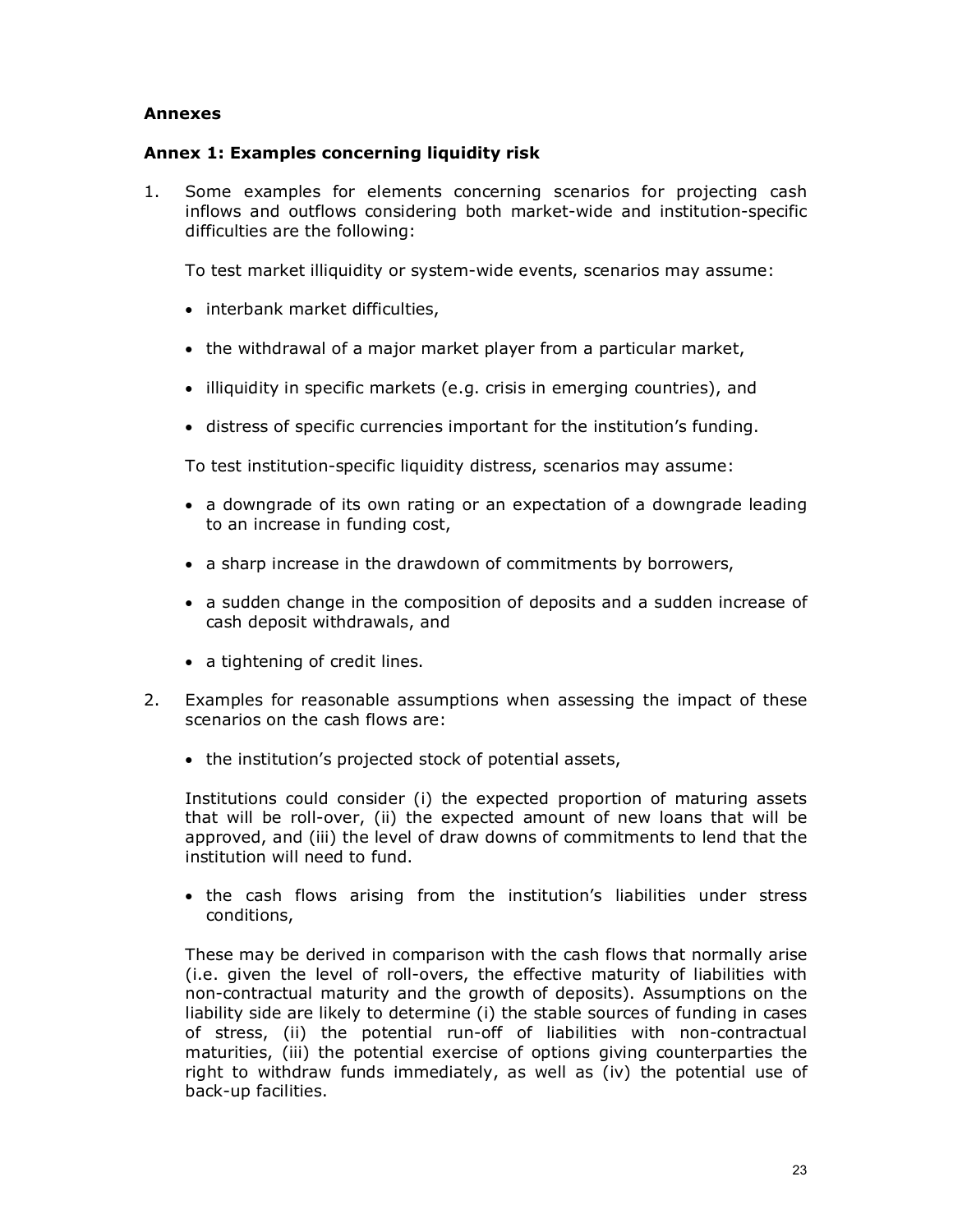· the market perception of the institution and its access to the markets.

This may include assumptions relative to the institution's access to OTC derivative and foreign exchange markets, as well as its access to secured funding, including by way of repo transactions. Securitisation may be also considered to assess potential triggering of early amortisation. Institutions may also estimate their capacity to sell assets including the terms of such sales (e.g. discounts).

- 3. Examples for elements of a contingency plan are:
	- · definition of the events triggering the plan,
	- · a description of the potential sources of funding either on the asset or on the liabilities side (e.g. slowing loan growth, sale or repo of liquid assets, securitisation, subsidiary sales, increasing deposit growth, lengthening maturities of its liabilities as they mature, draw-down of committed facilities, capital raising, stopping dividends to parents),
	- an escalation procedure detailing how additional funds could be raised,
	- · a procedure for the smooth management of the contingency, which should include a description of the delineation of responsibilities (including the responsibilities of the management body) and a process to ensure timely information flow (for instance through contact lists), and
	- · a procedure to guide potential contacts with external parties such as important counterparties, auditors, analysts, media or supervisory authorities.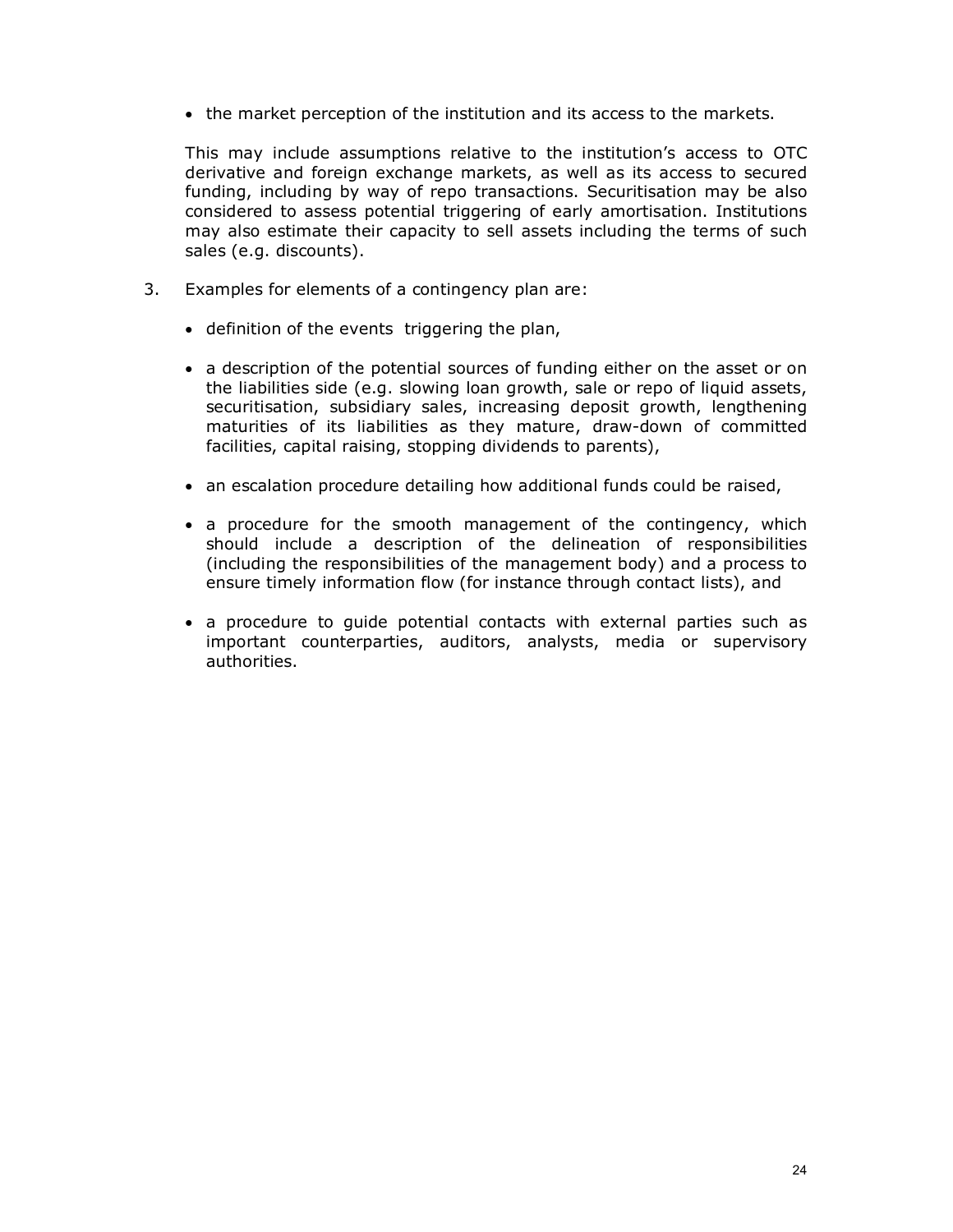# **Annex 2**

## **LIST OF RELEVANT PROVISIONS FROM THE CAPITAL REQUIREMENTS DIRECTIVES (including trading activities related issues and the treatment of double default effects)**

## **Directive 2006/48/EC**

## *Article 114. CRM eligibility for large exposures. Collateral value in stressed situations*

(…)

3. A credit institution which is permitted to use the methods described in paragraphs 1 and 2 in calculating the value of exposures for the purposes of Article 111(1) to (3) shall conduct periodic stress tests of their credit risk concentrations including in relation to the realisable value of any collateral taken.

These shall address risks arising from potential changes in market conditions that could adversely impact the credit institutions' adequacy of own funds and risks arising from the realisation of collateral in stressed situations

The credit institution shall satisfy the competent authorities that the stress tests carried out are adequate and appropriate for the assessment of such risks.

In the event that such a stress test indicates a lower realisable value of collateral taken than would be permitted to be taken into account under paragraphs 2 and 3 as appropriate, the value of collateral permitted to be recognised in calculating the value of exposures for the purposes of Article  $111(1)$  to (3) shall be reduced accordingly.

## *Annex V. Technical criteria on the treatment on organisation of risks* (…)

2. The management body referred to in Article 11 shall approve and periodically review the strategies and policies for taking up, managing, monitoring and mitigating the risks the credit institution is or might be exposed to, including those posed by the macroeconomic environment in which it operates in relation to the status of the business cycle.

(…)

10. Liquidity risk

14. Policies and processes for the measurement and management of their net funding position and requirements on an ongoing and forward-looking basis shall exist. Alternative scenarios shall be considered and the assumptions underpinning decisions concerning the net funding position shall be reviewed regularly.

15. Contingency plans to deal with liquidity crises shall be in place.

## *Annex VII. Part 4. Stress tests according to minimum requirements for IRB Approach*

(…)

1.8. Stress tests used in assessment of capital adequacy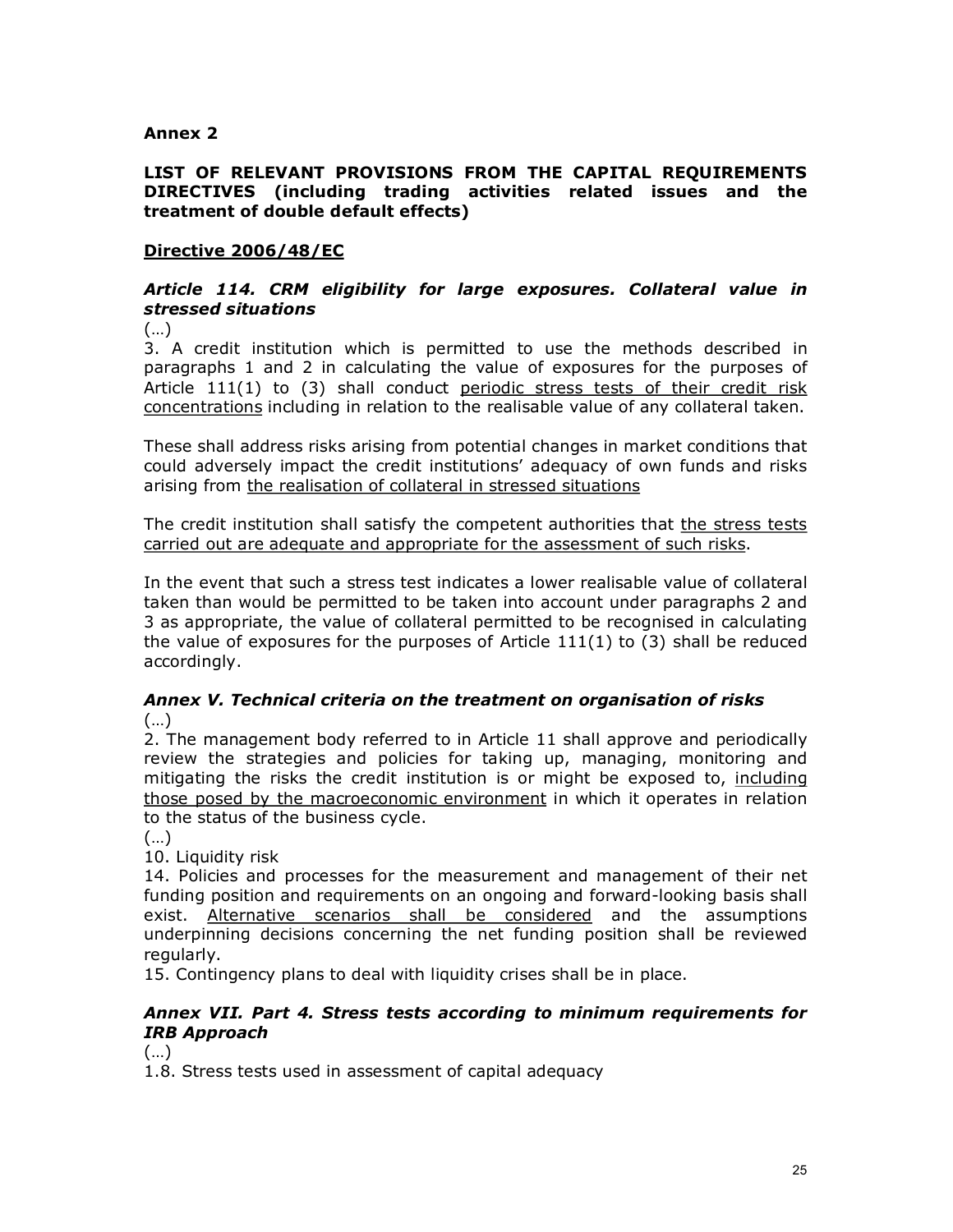40. A credit institution shall have in place sound stress testing processes for use in the assessment of its capital adequacy. Stress testing shall involve identifying possible events or future changes in economic conditions that could have unfavourable effects on a credit institution's credit exposures and assessment of the credit institution's ability to withstand such changes.

41. A credit institution shall regularly perform a credit risk stress test to assess the effect of certain specific conditions on its total capital requirements for credit risk. The test to be employed shall be one chosen by the credit institution, subject to supervisory review. The test to be employed shall be meaningful and reasonably conservative, considering at least the effect of mild recession scenarios. A credit institution shall assess migration in its ratings under the stress test scenarios. Stressed portfolios shall contain the vast majority of a credit institution's total exposure.

42. Credit institutions using the treatment set out in Part 1, point 4 shall consider as part of their stress testing framework the impact of a deterioration in the credit quality of protection providers, in particular the impact of protection providers falling outside the eligibility criteria.

## *Annex VII.Part 4. LGD and Conversion Factors estimates under IRB*   $(\ldots)$

74. Credit institutions shall use LGD estimates that are appropriate for an economic downturn if those are more conservative than the long-run average. To the extent a rating system is expected to deliver constant realised LGDs by grade or pool over time, credit institutions shall make adjustments to their estimates of risk parameters by grade or pool to limit the capital impact of an economic downturn.

(…)

88. Credit institutions shall use conversion factor estimates that are appropriate for an economic downturn if those are more conservative than the long-run average. To the extent a rating system is expected to deliver constant realised conversion factors by grade or pool over time, credit institutions shall make adjustments to their estimates of risk parameters by grade or pool to limit the capital impact of an economic downturn.

# *Annex VII. Part 4. Stress testing requirements for Value-at-risk models for equity exposures under the Internal models approach.*

115. For the purpose of calculating capital requirements credit institutions shall meet (for the equity portfolio) the following standards: (…)

g) A rigorous and comprehensive stresstesting programme shall be in place.

# *Annex VII. Part 4. Corporate Governance requirements*

(…)

127. Internal ratings-based analysis of the credit institution's credit risk profile shall be an essential part of the management reporting to these parties. Reporting shall include at least risk profile by grade, migration across grades, estimation of the relevant parameters per grade, and comparison of realised default rates and own estimates of LGDs and conversion factors against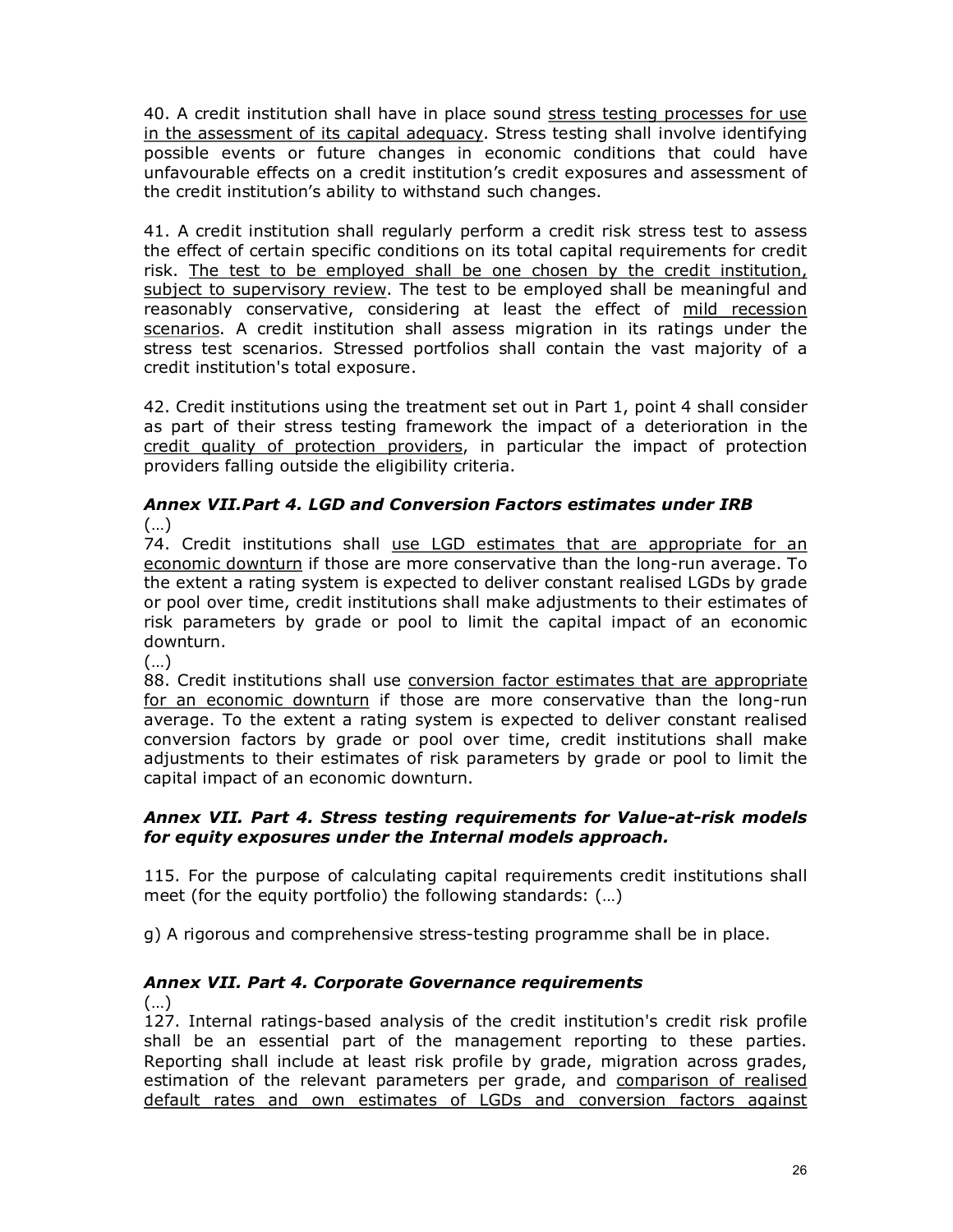expectations and stress-test results. Reporting frequencies shall depend on the significance and type of information and the level of the recipient.

# *Annex VIII. Part 3. Stress testing with respect to Internal models approach for calculating fully adjusted exposure value for exposures subject to master netting agreements (under CRM rules).*

(…)

16. Recognition shall only be given if the competent authority is satisfied that the credit institution's risk-management system for managing the risks arising on the transactions covered by the master netting agreement is conceptually sound and implemented with integrity and that, in particular, the following qualitative standards are met:

(g) the credit institution frequently conducts a rigorous programme of stress testing and the results of these tests are reviewed by senior management and reflected in the policies and limits it sets;

(…)

## *Annex VIII Part 3. Own estimates of volatility adjustments under the Financial Collateral Comprehensive Method*

50. Credit institutions shall take into account the illiquidity of lower-quality assets. The liquidation period shall be adjusted upwards in cases where there is doubt concerning the liquidity of the collateral. They shall also identify where historical data may understate potential volatility, e.g. a pegged currency. Such cases shall be dealt with by means of a stress scenario.

# *Annex XI. Stress testing under the SREP by the competent authorities.*

1. In addition to credit, market and operational risk, the review and evaluation performed by competent authorities pursuant to Article 124 shall include the following:

(a) the results of the stress test carried out by the credit institutions applying an IRB approach;

(b) the exposure to and management of concentration risk by the credit institutions, including their compliance with the requirements laid down in Articles 108 to 118;

(c) the robustness, suitability and manner of application of the policies and procedures implemented by credit institutions for the management of the residual risk associated with the use of recognized credit risk mitigation techniques;

(d) the extent to which the own funds held by a credit institution in respect of assets which it has securitised are adequate having regard to the economic substance of the transaction, including the degree of risk transfer achieved;

(e) the exposure to and management of liquidity risk by the credit institutions.

(f) the impact of diversification effects and how such effects are factored into the risk management system

(g) the results of stress tests carried out by institutions using an internal model to calculate market risk capital requirements under Annex V of Directive [2006/49/EC]

# **Directive 2006/49/EC**